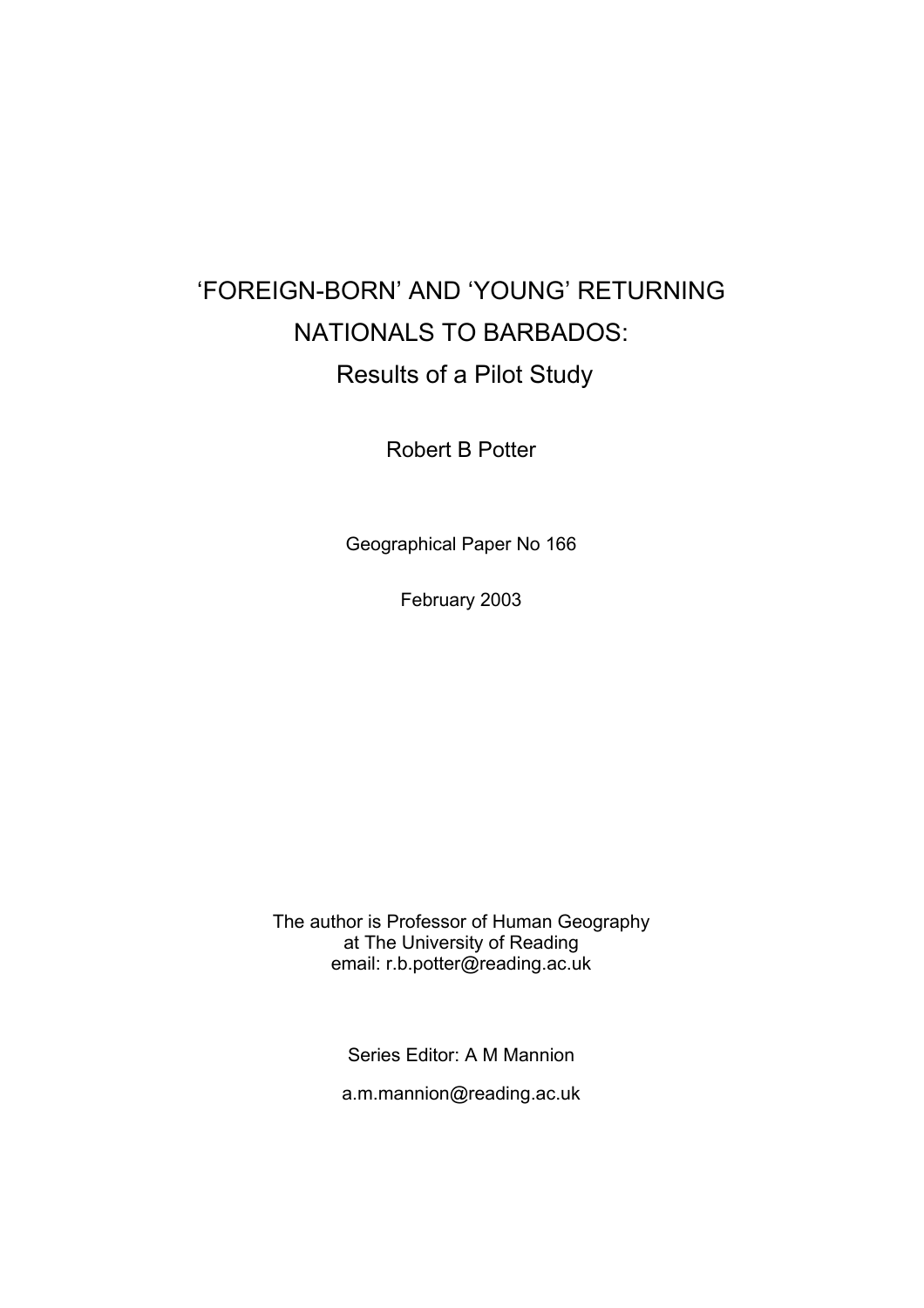**Summary.-** This paper presents the findings of a pilot study of a relatively new group of Caribbean migrants, namely those second and third generation overseas-born Barbadians who have decided to migrate to the country of birth of at least one of their parents. After a brief review of the circumstances surrounding this relatively new and innovative migratory path, the insights gained from in-depth interviews with twentyfive such migrants are presented, focusing in particular, on their socio-economic and demographic characteristics, pattern of visits to the island leading to migration, the reasons for their move (why they left the UK/USA and why they decided to live in Barbados), the adjustments they have made and those which they feel that they still face. Through the analysis, issues of national and racial identity are shown to be critical.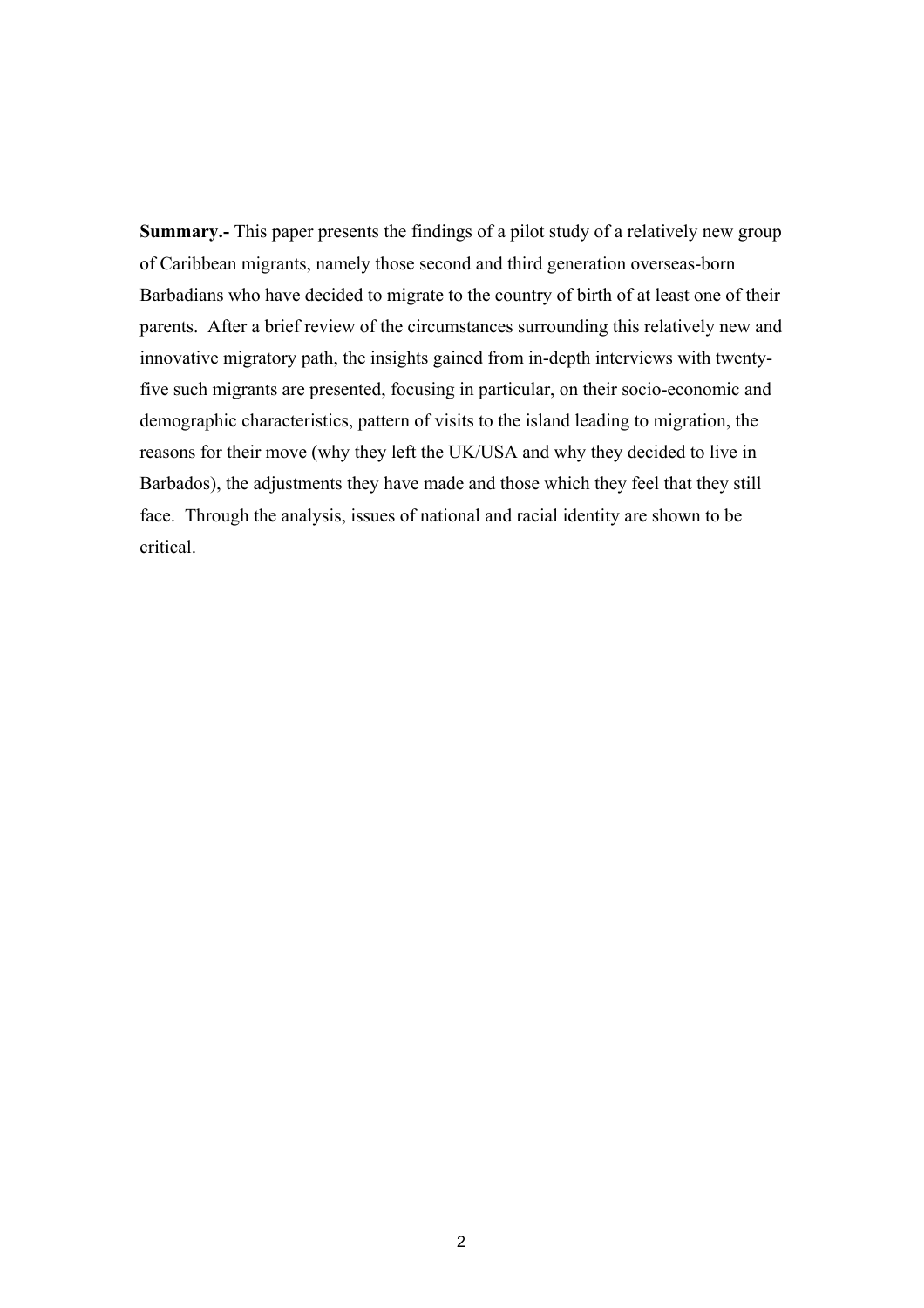#### **Migration and Caribbean Development**

Perhaps more than any other region of the so-called Developing World, Caribbean social and economic change and development have been predicated on migration (see, for example, Marshall, 1982; Conway, 1994). Indeed, some social commentators are tempted to refer to the "uprootedness" of Caribbean peoples. This expression is helpful only in so far as it serves to stress the fact that migrations, both great and small, permanent and transitory, have been an integral component of Caribbean social and economic change throughout time. However, any suggestion that Caribbean migration can somehow be characterised as uncoordinated and essentially chaotic, has to be firmly rejected at the outset. This is because, the creation of the contemporary Caribbean region was premised on the largest enforced migration, that of black West African slaves by Europeans. On the abolition of the slave trade and emancipation in 1834, this inhumane movement, reckoned to have accounted for 6-10 million people, was followed by the migration of indentured labourers, in particular, those from India. Subsequently, in the nineteenth and early twentieth centuries, this movement was followed by the strong intra-regional migration of West Indians, most conspicuously in relation to the building of the Panama Canal between 1879 and 1914 (Richardson, 1985, 1992; Newton, 1984).

In the twentieth century, there has been an almost non-stop movement of Caribbean denizens to major metropolitan regions in North America and Europe, although due to various immigration acts, the former has become much more important than the latter. As the twenty-first century has opened, the mass movements to the 'North' in the immediate post war period have been complemented by the return migration of a proportion of those who made the journey from the Caribbean to London, Birmingham, Reading, New York, Boston and elsewhere. At first, it was envisaged that the original movement would for the most part be circular, with migrants to the UK eventually returning to the Caribbean. However, current evidence on this issue remains far from conclusive (see Anwar, 1979; Byron, 1994, chapter 4).

Thus, as Conway (1998) has observed, since the incorporation of the small island nations of the Caribbean into the external spheres of influence of European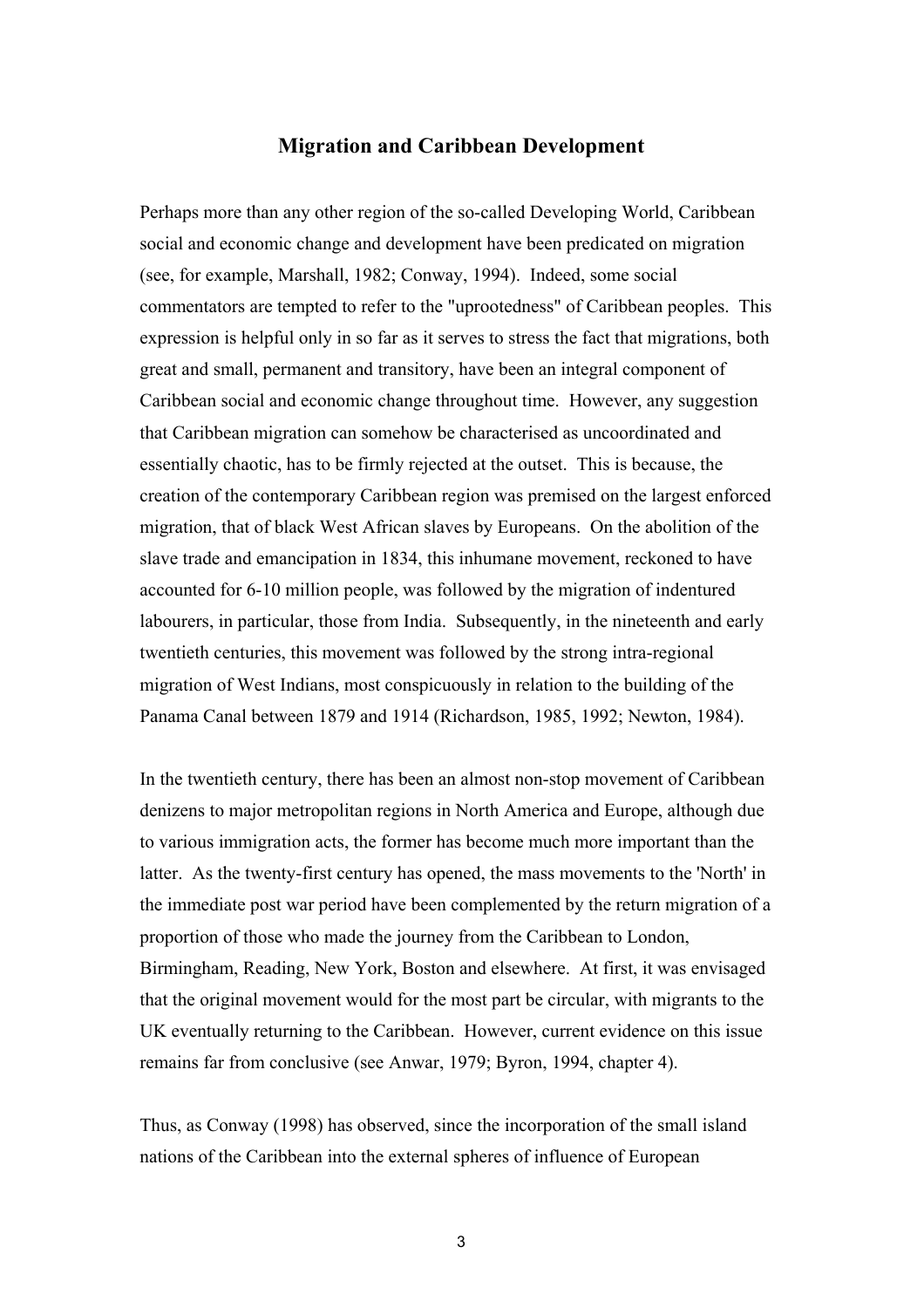mercantilism in the sixteenth century, the region has experienced successive waves of immigration, emigration and circulation. Hence, it is a well-exemplified observation that migrations of all descriptions have been a fundamental force in the creation and maintenance of Caribbean societies and political economies (Conway, 1998). As implied in the foregoing account, the range of migratory movements has been broad and varied, extending from enforced permanent movements to transient or shuttle migrations. They have consisted of short-term, circular and recurrent migrants, such has been their diversity.

This paper deals with a relatively new migration stream to the Caribbean region, which up to now remains entirely uncharted and unstudied. This is the movement of comparatively young returning nationals to the Caribbean drawn from the progeny of the twentieth century migrants who came to Europe, North America and elsewhere, in the wake of the Second World War. But before examining the characteristics of this new cohort of migrants, the better-known and studied phenomenon of retiree return migration to the Caribbean is briefly reviewed, in order to provide a context for understanding the return of young, second generation migrants.

#### **Return Migration to the Caribbean**

The fiftieth anniversary celebrations of the voyage of the *Empire Windrush*, the vessel which carried some of the initial wave of West Indian migrants to Britain, occasioned much interest in that cohort of men and women who first migrated from the Caribbean to the United Kingdom in search of gainful employment and the chance to better their lives in the 1950s and 1960s. By far the most interest has focused on that sub-group of the displaced population that has either returned to the Caribbean on reaching retirement or during late middle-age. This situation has been true of the mass-media coverage of such *Return Migrants*, or "*Returning Nationals*", as they are now frequently known. In addition, a mounting, although by no means extensive volume of academic research since the late 1970s has also focused on older return migrants to the Caribbean (see, for example, Thomas-Hope, 1985, 1992; Gmelch, 1985a, 1985b, 1985c, 1987; Byron and Condon, 1996; Nutter, 1986; Byron, 2000).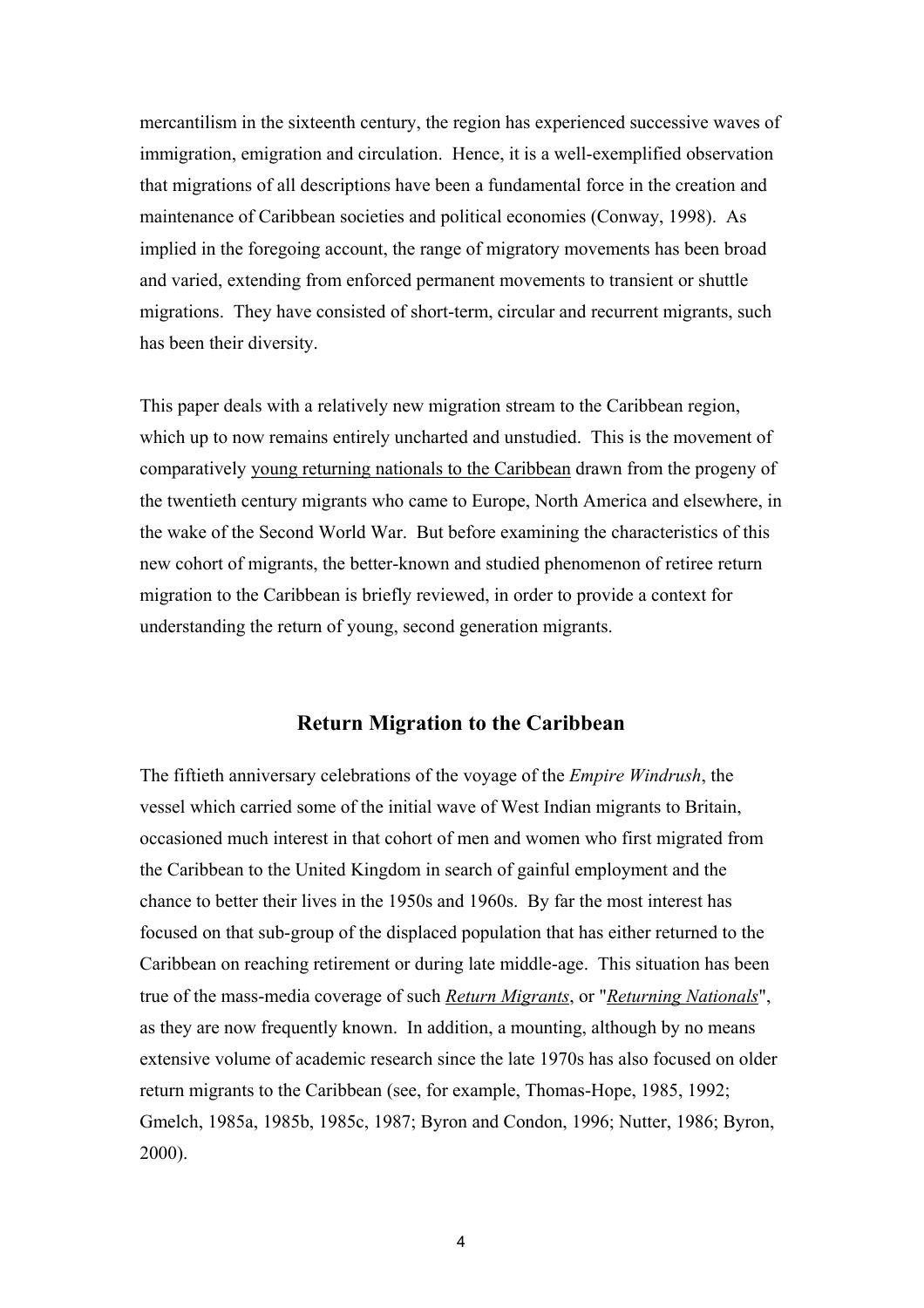With respect to much of the developing world and southern Europe, an extensive literature has developed documenting return migration to national homelands and its impacts on housing and agricultural landscapes (see King, 1986). The salient point is that whilst abroad, such nationals have remitted large amounts of capital back to their countries of origin. However, some writers have argued that these remittances do not always serve positive ends. Thus, it has been argued that these monies from overseas have generally served to fuel conspicuous consumption, especially of imported goods, elaborate and luxury housing, along with investment in what some have referred to as marginally productive enterprises, such as shops, bars and taxis (Gmelch, 1980; Gmelch, 1985c; Lowenthal and Clarke, 1982; Richardson 1975).

The argument has been advanced, therefore, that such capital has not always served to rejuvenate the rural economic sector. Indeed, in many circumstances, it has led to the ownership of land by those living overseas, and thereby, the creation of what are referred to as "idle lands" (see Potter and Welch, 1996; Brierley, 1985). This situation has prompted the suggestion that some small Caribbean countries have become "remittance-dependent" and that returnees cannot be regarded as significant agents of change (see Bovenkerk, 1981; Brana-Shute and Brana-Shute, 1982; Stinner *et al*., 1983). However, in the Caribbean context, Gmelch (1980; 1987; 1992), De Souza (1998) and Conway (1993) have disputed this argument, and have written strongly in favour of the developmental efficacy of remittances from overseas. In this connection, it is salient to emphasise that when settled back into the country of their birth, such returnees continue to bring in substantial amounts of money in the form of pension payments and investment income. For example, in the case of Barbados, it was estimated by the Central Bank that in 1996 remittances from overseas and returned nationals amounted to \$US 62.5 millions. For the same year, the estimated revenue lost as the result of the duty free importation of the household effects of returnees was just in excess of \$Bds 9 millions (FURN, Ministry of Foreign Affairs, ca 1997).

In fact, these arguments run parallel with those concerning the social impact of returning nationals themselves. Thus, local populations frequently regard returning nationals as interlopers who have "had it all too easy abroad". This view was

5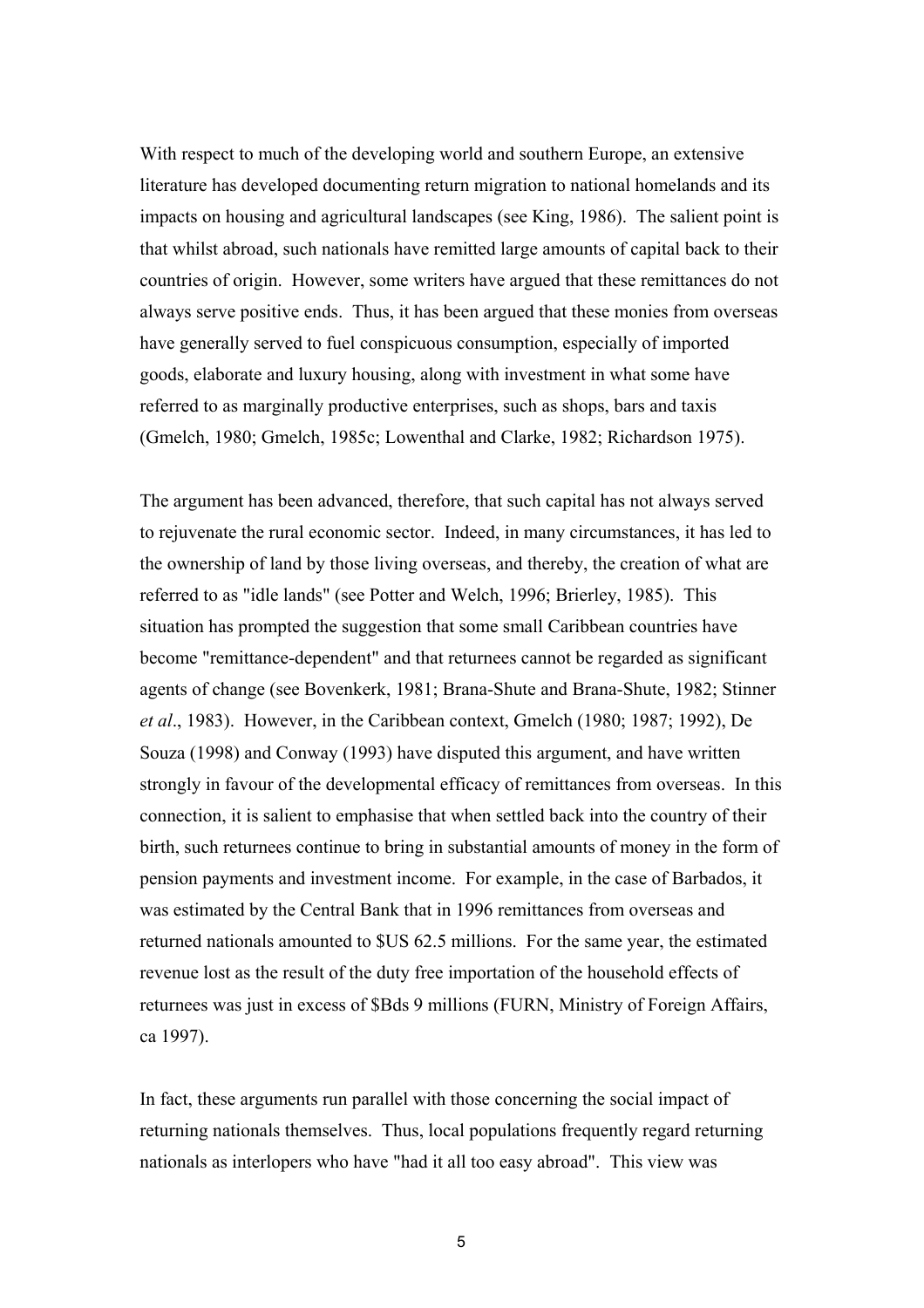represented in an article which appeared in the UK newspaper, The Independent, (17 May 1998, page 13), under the title, "*Cold welcome for those who return to the sun*". The piece featured Corlet Ramsey, who had worked for thirty-five years in London before returning to his native Barbados. During his time in the UK, Corlet is described as having been variously employed as a plumbers' mate, a porter and a telecommunications operative. He returned to Barbados in 1992 in his late 50s. Corlet is cited as feeling that he is now treated as an 'outsider' in his country of birth, even as a 'traitor' for having 'deserted' Barbados in the first place. In the newspaper article, he summarises that "there's quite a lot of bad feeling about people who come back". Such feelings of resentment and suspicion have been well-documented by Gmelch (1980) in the case of returning nationals as a whole.

Such negative reactions to returnees have to be viewed in the light of a situation where Caribbean migrants faced a tough time in metropolitan societies, having to overcome poverty and racism in their efforts to earn a better living. As is welldocumented, most West Indians formed a replacement population, that is they frequently undertook jobs that the bulk of the indigenous UK population was largely unprepared to tackle (Peach, 1967, 1968; Brooks, 1975). In addition, there is evidence that West Indians have fared as well in the United Kingdom, when compared with the ultimate career placements of essentially the same population that moved to North America.

One of the issues which is considered as contributing to resentment against returning nationals is that, as alluded to above, returnees are eligible to bring their household contents, including cars and consumer durables, into the country without having to pay import duties (Ministry of Foreign Affairs, Barbados, 1996). Further, there is a view that returnees are relatively well-off, and this has led to accusations that they are routinely over-charged by traders and craftspeople. In Barbados, a number of local associations have emerged to help returning nationals. These include the British Overseas Resettlement Association (BORA), the Northern Group for Returning Nationals, the National Resettlement and Development Council, the Association of Barbadian Resettlers from Britain, and the Barbados Ex-Overseas and Friends Association. To some extent these organisations act as friendly societies, arranging Sunday socials for members. They also endeavour to confront the pressing issues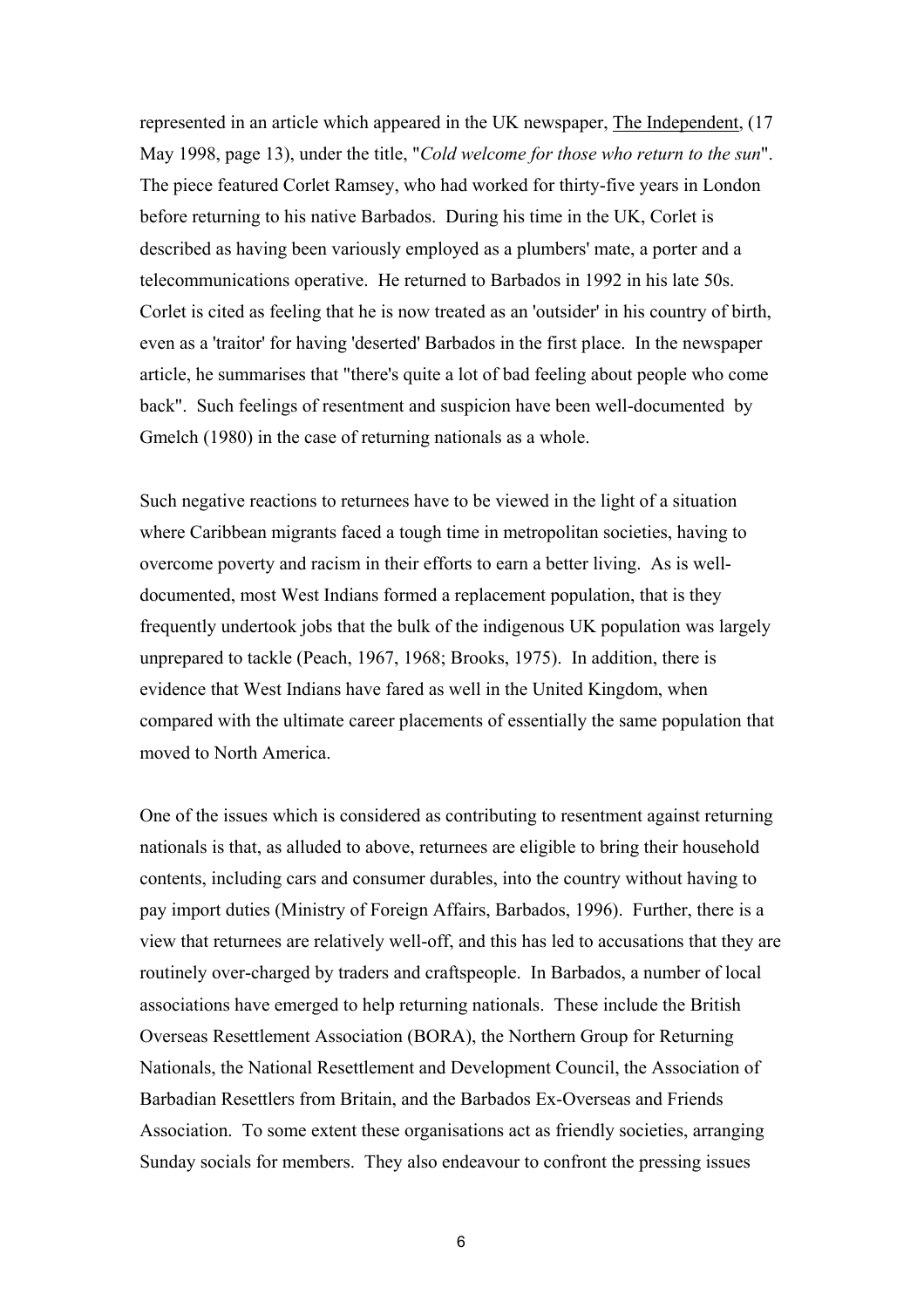noted above by, for example, developing skills banks among members, so that they can avoid what they see as exploitation in the market place, and depend on returnee carpenters, plumbers and tradespeople. Once a month representatives from each of the groups meet as the "Umbrella Group".

Despite such problems, and notwithstanding the fact that elderly retirees are reaching the end of their working lives, Gmelch (1980, 1987, 1992) and Conway (1985, 1993) have taken up the argument that returning nationals and remittances should be viewed in a much more favourable light than hitherto. As such phenomena have long been an integral part of the social and economic fabric of the region, they argue that returnees have in the past, and are likely in the future, to play extremely significant roles in the region's development. This is in addition to the considerable amounts of foreign currency that is being brought into the country. For example, such groups should be able to contribute wider experience and skills, developed over a lifetime of work and domestic experience. Many of them are parents and grandparents able to add to the human and social capital of the nation in a wide variety of ways, enhancing the reciprocal linkages which serve to bind members of the society together. In addition, they have wide recreational and skills and experiences from which society can potentially benefit.

#### **Young Returning Nationals to the Caribbean: An Uncharted Path**

As explained, all of these studies have primarily focused on returning nationals of retirement age. On research trips to the eastern Caribbean in the late 1990s the author met a growing number of "*Young Returning Migrants*" to the Caribbean, most of whom could be described as "*Foreign-Born Returning Nationals*" (see below for a precise definition). These are second and third generation West Indians, that is those born in the United Kingdom, United States, Canada or elsewhere of first generation West Indian immigrants, who for a variety of reasons, have decided to "return to" the countries that they themselves had not come from, but from which their parents have. However, this cohort of migrants has never been the focus of a specific study, and although aware of the existence of such migrants, neither the Ministry of Foreign Affairs in Barbados, or the Barbadian High Commission in London have precise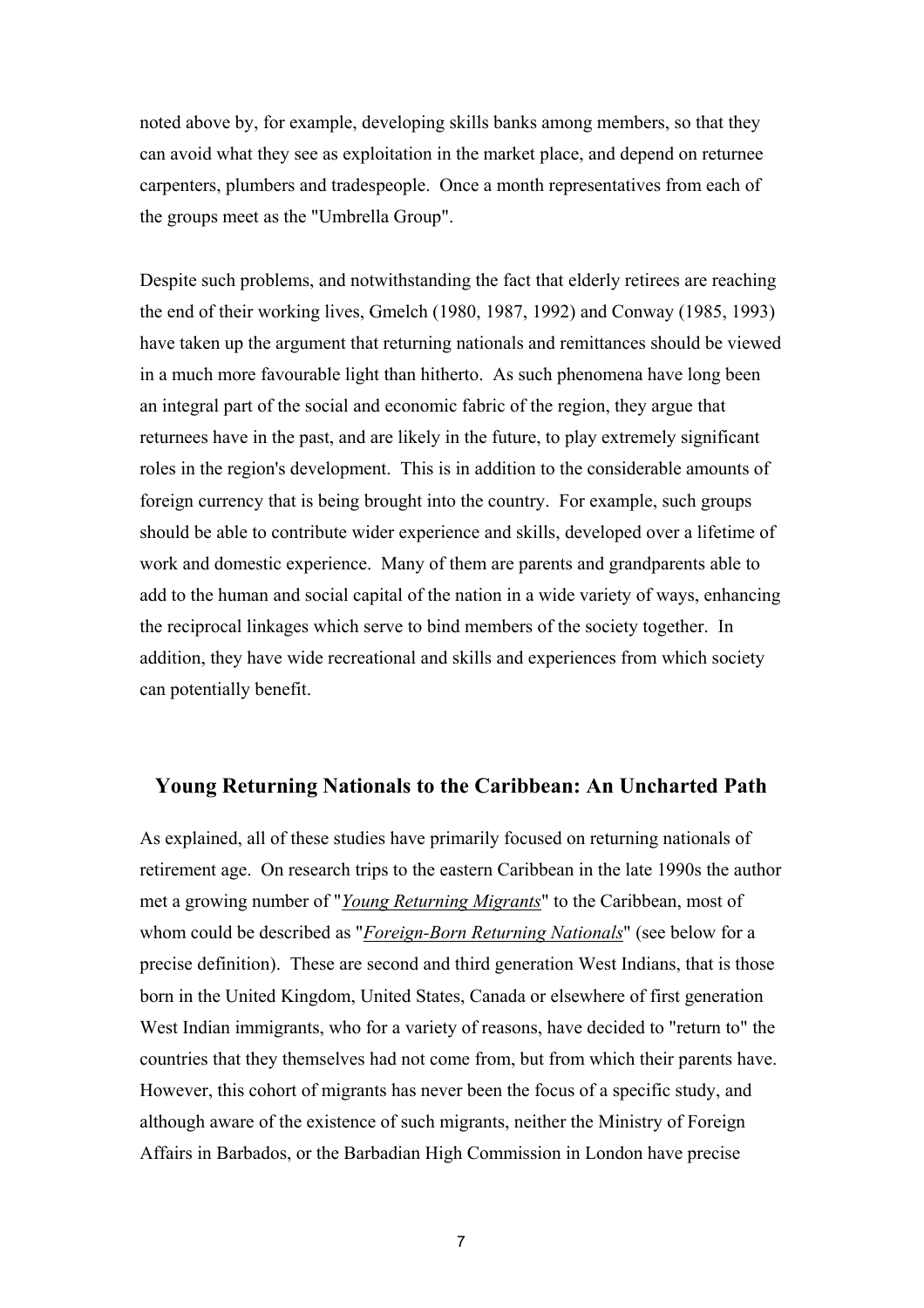details as to the number of such migrants, their migration histories, their employment and wider socio-economic characteristics. As noted over twenty years ago, while nations collect precise statistics concerning 'aliens', the same seldom applies for returning citizens (Rhoades, 1979; Gmelch, 1980).

An exploratory research project, the first of its kind, was therefore carried out, from 1999 to 2000 by the author (Potter, 2000b). The aim was to provide a first analysis of the nature of this new movement, its duration and socio-economic impacts. In particular, by means of open-ended semi-structured interviews, the project sought to investigate the experiences and attitudes of such young returnees. As such, the project had important policy implications, including the possible contribution of young returnees to social and human capital and the skills base of small developing nations. The project sought to establish whether this new cohort of young returnees is regarded in a different light to the better-known category of older returnees. What motivates them, and why are they prepared to leave the country of their birth? Are they more skilled than their older counterparts? Do they effectively represent a "reverse brain drain" for the Caribbean region? How well-prepared are they and what stages have they gone through in order to effect the migration process? How are they received locally, and does their reception accord with their prior expectations? Are there personal or other characteristics that appear to predispose these young migrants to be more likely to succeed or fail? How do they adjust and are there discernible processes or stages of adjustment? Do they experience different processes of adjustment in the economic (workplace) and social spheres? How important are extended family support networks? Are there differences by age, gender and familylife cycle status, or by country of destination? What are the specific needs of such returnees and how best can they be assisted? There is clear evidence, for example, that young returnees do not wish to belong to the existing support groups for returnees. How many of them find adaptation too difficult and return to metropolitan societies?

#### **The Research Design**

The principal target group for the study was what the present research refers to as Foreign-Born Returning Nationals, those who were born in the United Kingdom (or

8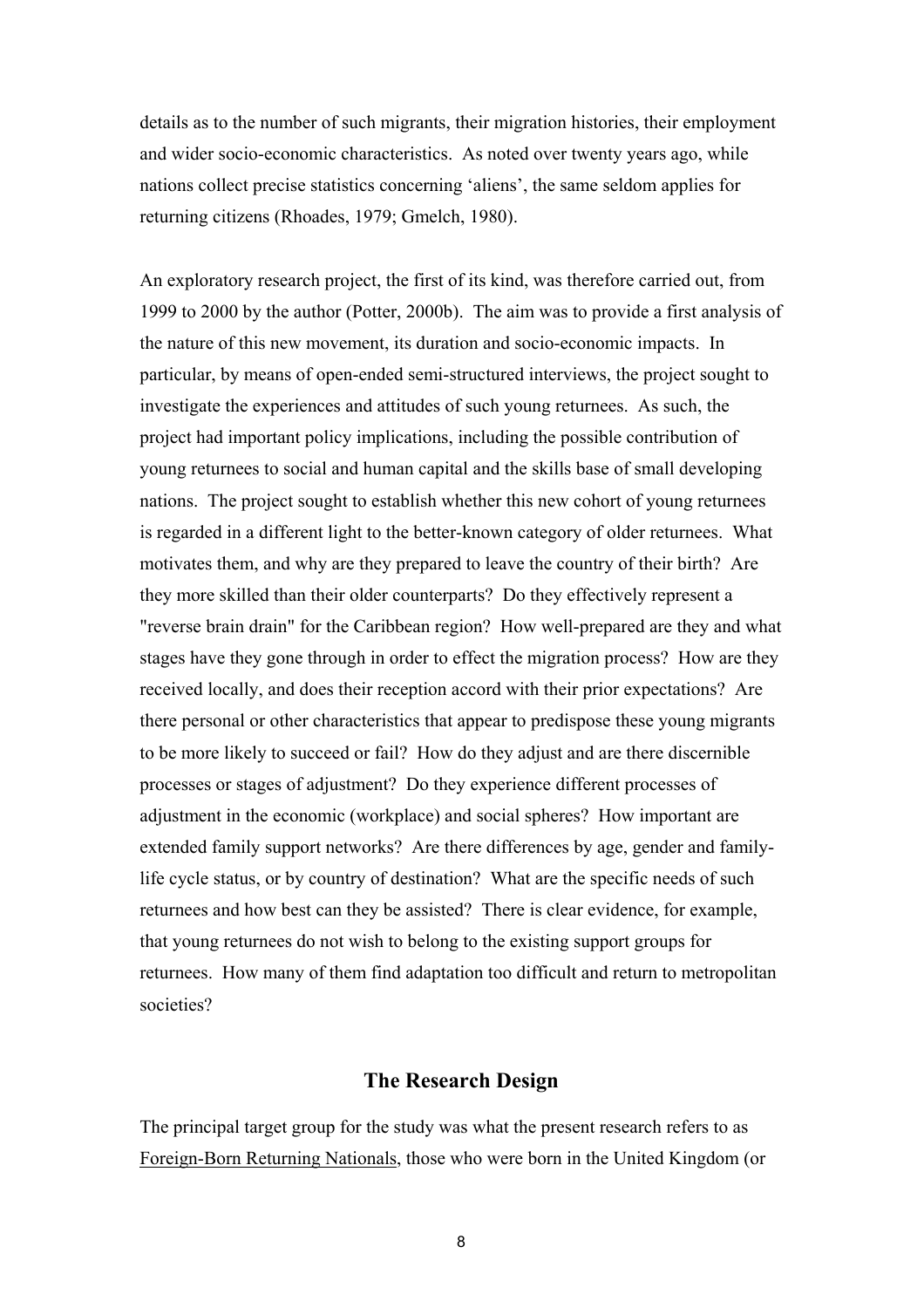the United States etc) and who have decided to make Barbados their home. They might also be referred to as 'British Barbadians', or 'American Barbadians' etc. All those who have a Barbadian parent can claim nationality by descent. Another group are those who were born in the Caribbean, but who later travelled to the United Kingdom (or elsewhere) with their parents. If after ten years or more they return to live in the Caribbean, they also qualify as returning nationals. In the present research, members of this group are described as Young Returning Nationals. They are frequently individuals who return when their parents reach the age of retirement. A third, but smaller group comprises those who are married to a Barbadian national. All three groups are summarised graphically in Figure 1. As already stated, the project was primarily interested in the first group, but as noted below, a few informants from the other two categories were interviewed.



**Figure 1 The definition of 'foreign-born' and 'young' returning nationals to Barbados**

The research was carried out from October 1999 to February 2000, with the assistance of a grant from the British Academy. Work focussed on both Barbados and St Lucia, but the present paper deals with the former. Formal discussions were held with senior civil servants at the Facilitation Unit for Returning Nationals (FURN), within the Ministry of Foreign Affairs in Barbados, and the Ministry gave the author formal research clearance. The FURN was established in February 1996,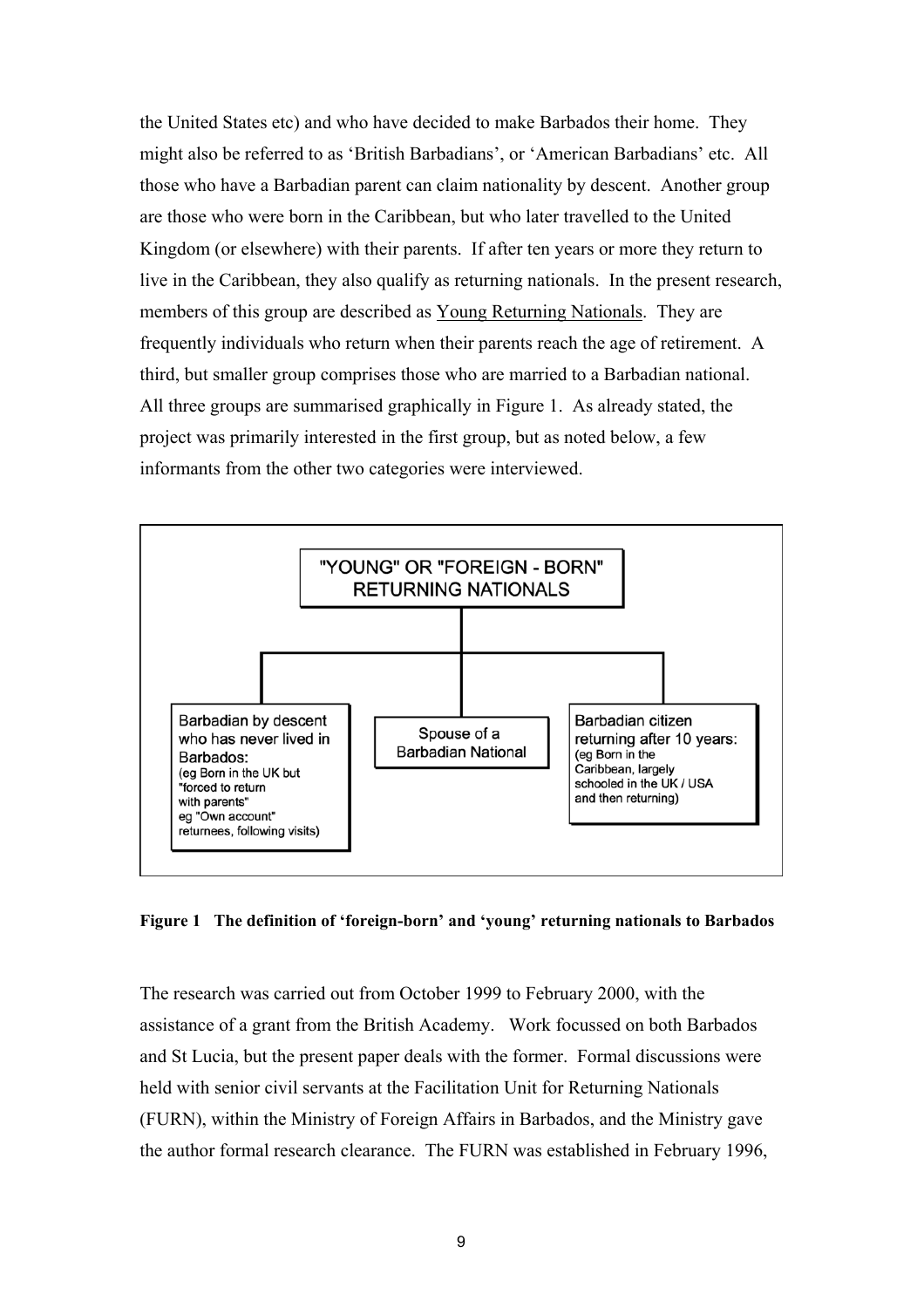with the mission of "contributing to the continuing development of Barbados through the combined efforts of returning and overseas nationals".

As already noted, the overall aim of the proposed project was to provide the first comprehensive socio-economic and demographic examination of this cohort of foreign-born and young returning nationals. The project sought to understand their motives for migrating, and their experiences on migration. What do they see as the advantages of such a move, and what adjustments do they feel that they have to make? Do they feel that they have started to be assimilated within society, and what do they feel they can bring to the country of their choice? What percentage of such migrants re-return to the United Kingdom, United States or Canada, and after what period of time?

This was the first comprehensive study of young returnees to the Caribbean region. The process of migration has major policy ramifications both for the countries of origin and destination, socially, culturally and economically. The processes relating to young returning nationals may be regarded as important new elements of globalisation and transnationalism (Robotham, 1998; Portes, 1999; Portes, Guarnizo and Landolt, 1999; Vertovec, 1999).

Using background information provided by FURN, plus the returnee support groups, and snowballing contacts thereafter, twenty-five in-depth semi-structured interviews were carried out with foreign-born and young returning nationals. Virtually all the informants were contacted by telephone in the initial instance. Where it was the wish of the informant, they were interviewed over the telephone. Reflecting the issues that such returnees feel they face, a number preferred the relative anonymity provided by the telephone. However, where informants were happy to be interviewed face to face, this approach was adopted. The informants were asked why they had left their country of birth and why they had decided to settle in Barbados. They were asked about their patterns of visits to the island, as well as their migration histories. The main focus was placed on discussing the adjustments they felt they had to make and what problems they faced. Their employment histories, and basic socio-economic and demographic circumstances were also considered.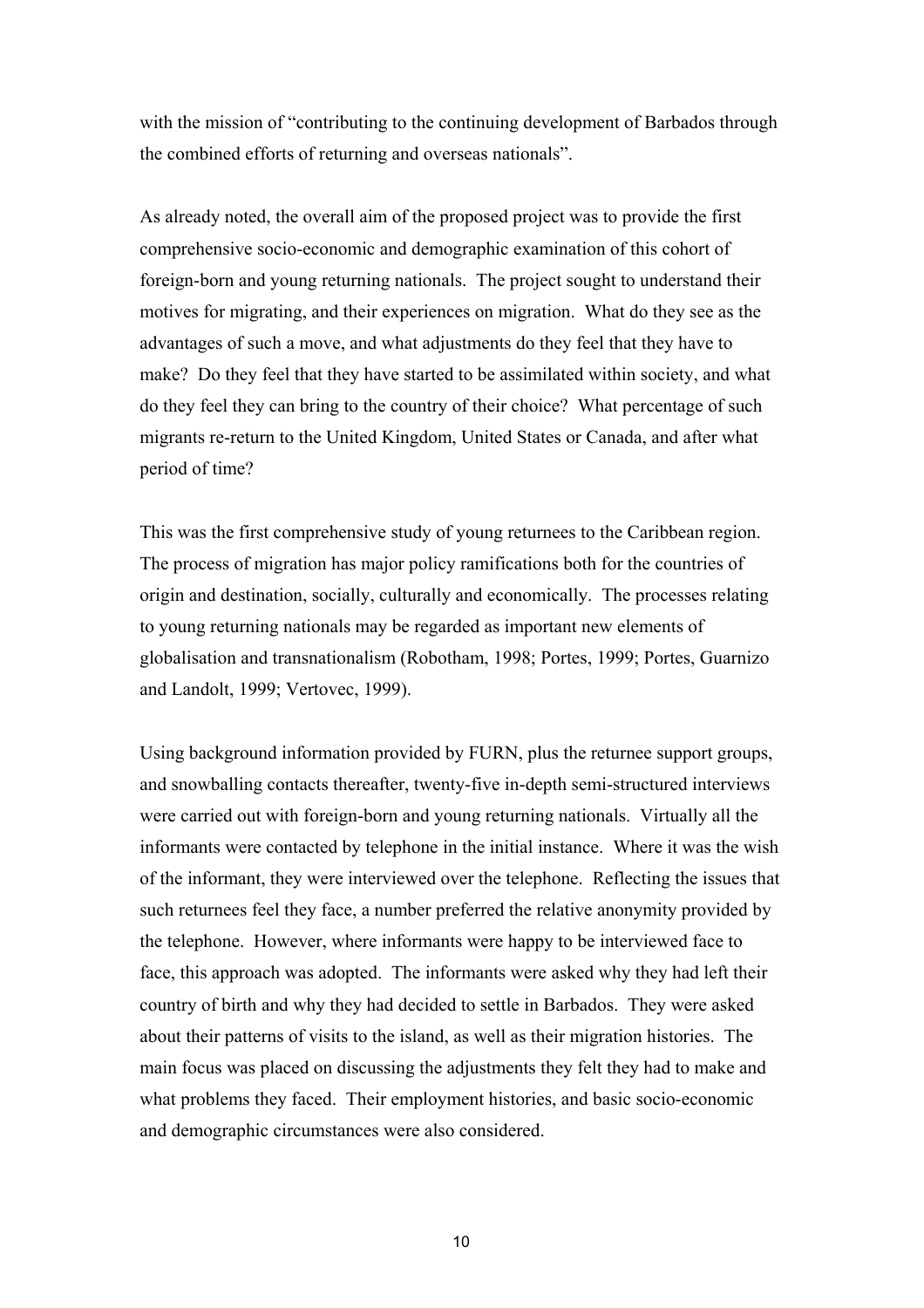The fact that foreign-born and young returning nationals are considering moving to Barbados is a measure of the economic progress that the country has made over the last twenty years. Notwithstanding relatively wide spatial and social inequalities (Potter, 1986, 1993, 1996; Watson and Potter 2001; Potter et al 2003), Barbados is now an upper-middle income developing nation, with a GDP per capita of US \$ 11,200 in 2000. Barbados affords good employment prospects for in-migrants, especially via its well-developed tourism sector (Dann and Potter, 1997, 2001), but also in the public and private sectors more generally, especially in the service, light manufacturing and informatics sectors (Clayton and Potter 1996). Thus, as well as the long established rural sector dominated by sugar cane, Barbados offers extensive urban-based employment opportunities (Potter, 1996, 1999, 2000a).

## **The Socio-Economic and Demographic Characteristics of the British-Born Barbadians Interviewed**

As shown in Table 1, of those interviewed, the majority were females, amounting to 21 out of 25. Indeed, one of the four male informants specifically commented that he saw his move as temporary, and that most males of West Indian origin would seek work in major metropolitan cities such as New York, Toronto or London. This indicates that Barbados is a more appropriate migration destination for females. The majority of those interviewed were foreign-born, with 11 hailing from the UK, and one each from the USA, Hong Kong and Singapore (Table 1). Two informants had been born in other Caribbean territories (specifically St Vincent and Trinidad), but had been brought up in the UK/USA. There were nine 'young' returning nationals who had been born in Barbados, but who were brought up overseas. Most of these had left Barbados before starting primary education. The majority had parents who were Barbadian ("Bajan"), specifically numbering 42 out of 50 biological parents (Table 1).

The foreign-born and young returnees interviewed ranged from 23 to 45 years of age. The mean age at interview was 33.72 years, with a median of 35. Clearly, the returnees are second and third generation West Indians. Reflecting the average age in their early thirties, ten had children. Further, the sample was split almost equally between those who had partners and those that did not (Table 1). Of those with

11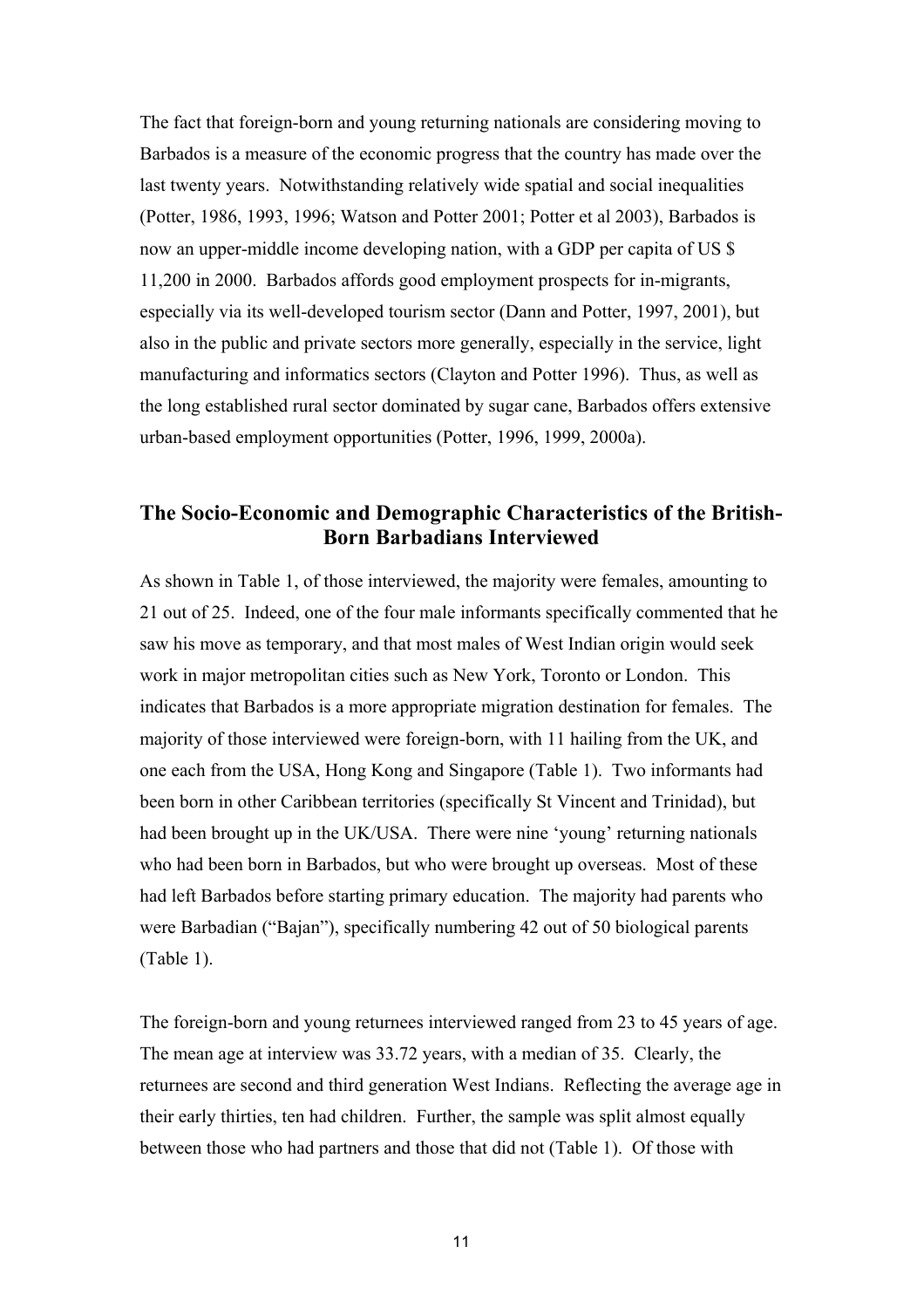| (i) Sex: | Female                                                                                                                               | 21                                     | Male                                                                           | 4                                                                   |
|----------|--------------------------------------------------------------------------------------------------------------------------------------|----------------------------------------|--------------------------------------------------------------------------------|---------------------------------------------------------------------|
|          | (ii) Place of Birth:<br><b>United Kingdom</b><br><b>Barbados</b><br>Other Caribbean                                                  | 11<br>9<br>2                           | <b>USA</b><br>Hong Kong<br>Singapore                                           | 1<br>1<br>1                                                         |
|          | (iii) Parent's Place of Birth:<br><b>Barbados</b><br><b>St Vincent</b><br><b>USA</b>                                                 | 42<br>$\overline{2}$<br>$\overline{2}$ | United Kingdom<br>Jamaica<br>1<br>Hong Kong                                    | 2<br>1                                                              |
|          | (iv) Age of Young Returning Nationals:<br>Range 23-45 years<br>Median<br>Mean                                                        | $35 \text{ yrs}$<br>33.72 yrs          | In their 20s<br>In their 30s<br>In their 40s                                   | $\tau$<br>13<br>5                                                   |
|          | (v) Age at Returning to Barbados:<br>Range 15-39 years<br>Median<br>Mean                                                             | $30 \text{ yrs}$<br>29.65 yrs          | In their teens<br>In their 20s<br>In their 30s<br>In their 40s                 | 1<br>10<br>12<br>2                                                  |
|          | (vi) Period Lived in Barbados since Return:<br>Range 0.4-16 years<br>Median<br>Mean                                                  | 3 yrs<br>3.97 yrs                      | Over 10 years<br>4-6 years<br>$2-3$ yrs<br>$1-2$ yrs<br>$0-1$ yr<br>Not stated | 3<br>$\mathfrak{Z}$<br>$\boldsymbol{7}$<br>$\mathfrak{Z}$<br>6<br>3 |
|          | (vii) Country of Domicile of Parents:<br><b>Barbados</b><br>United Kingdom<br><b>United States</b>                                   | 23<br>8<br>6                           | Canada<br>No data<br>Dead                                                      | $\overline{2}$<br>8<br>$\overline{3}$                               |
|          | (viii) Family Status of Young and Foreign-Born Returnees:<br>With partner<br>Without partner<br>No children<br>1 child<br>2 children | 12<br>13<br>15<br>8<br>$\overline{2}$  | Partner from UK<br>Partner from Barbados<br>Not stated                         | 7<br>4<br>1                                                         |

#### **Table 1 Basic Socio-Economic and Demographic Characteristics of the Foreign-Born and Young Returning Nationals to Barbados**

(Source: author's survey 1999-2000)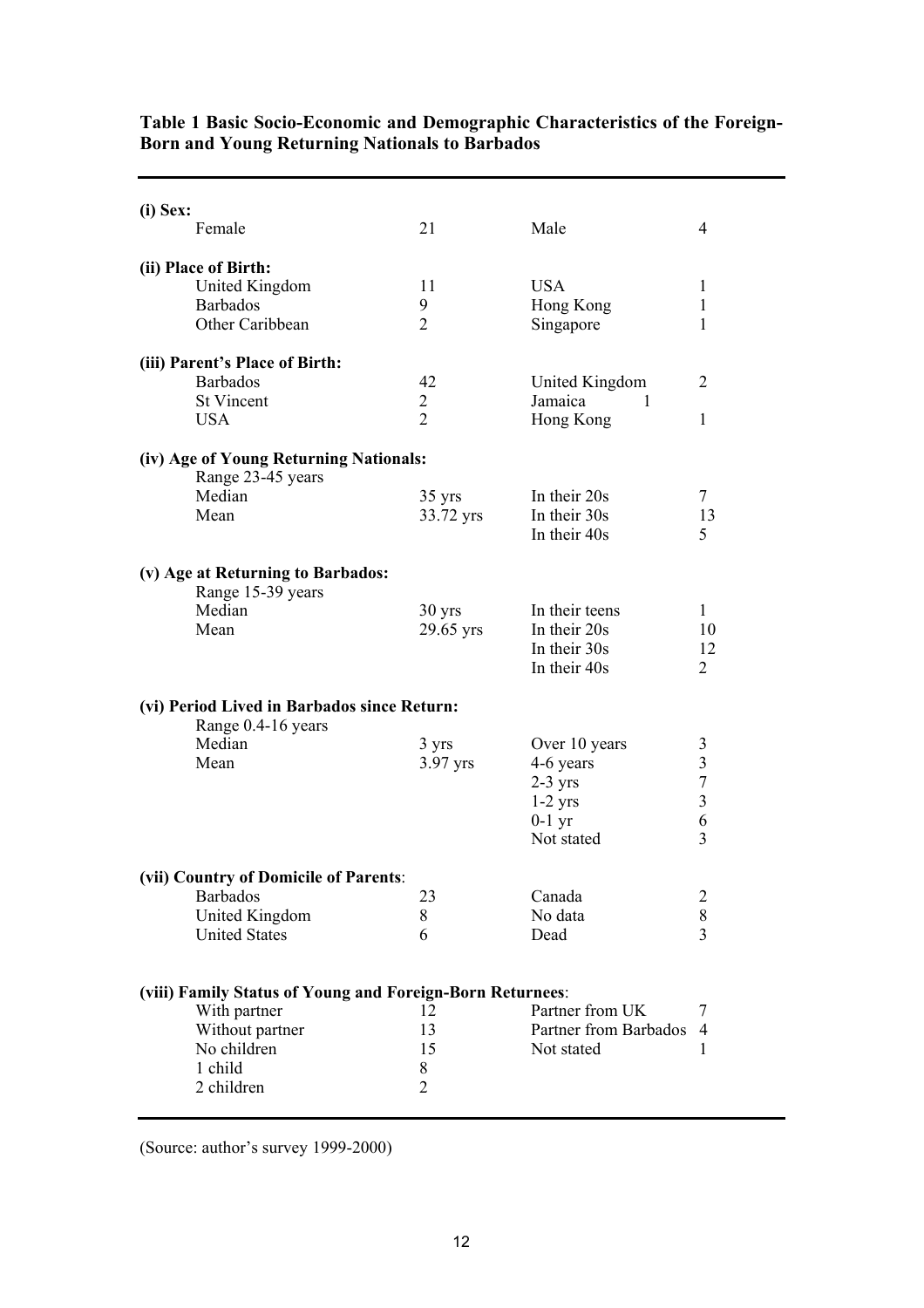partners, seven said their partners had been born in the UK, and four were married to Bajans.

The median age at which the informants had returned to Barbados was 30 years, with a mean of 29.65 years. At the time of interview, they had lived in Barbados from 4 months to 16 years. The modal duration was three years, with a median of three years and a mean of 3.97 years. As noted below, several informants considered three years to be a critical period, during which young returning migrant had either come to acclimatize to living in Barbados or decided to 're-return' to the UK or USA. The influence of first generation parents who had returned to Barbados attracting their offspring is implied by the fact that 23 out the total of 50 parents of the young returnees were living in Barbados at the time of the interview (Table 1). Eight of the parents were still living in the UK, six in the USA and two in Canada. The occupations of the returnees at the time the interviews were conducted are listed in Table 2.

| Table 2 The Occupations of the Foreign-Born and Young Returning Nationals to |  |  |  |  |
|------------------------------------------------------------------------------|--|--|--|--|
| <b>Barbados by Sex</b>                                                       |  |  |  |  |

|  | <b>Females:</b> |
|--|-----------------|

Legal secretary Car mechanic Personnel Officer Barman at a club Solicitor Waiter Secretary Fashion business Psychiatric nurse **Secretary** Computer network administrator Guest House manager Secretary Accounts manager Qualified Chef Unemployed Airline ground staff Housewife Unemployed Airline marketing manager Pharmacist (currently unemployed) Restaurant manager Psychologist Graphic designer Not stated

#### **Males:**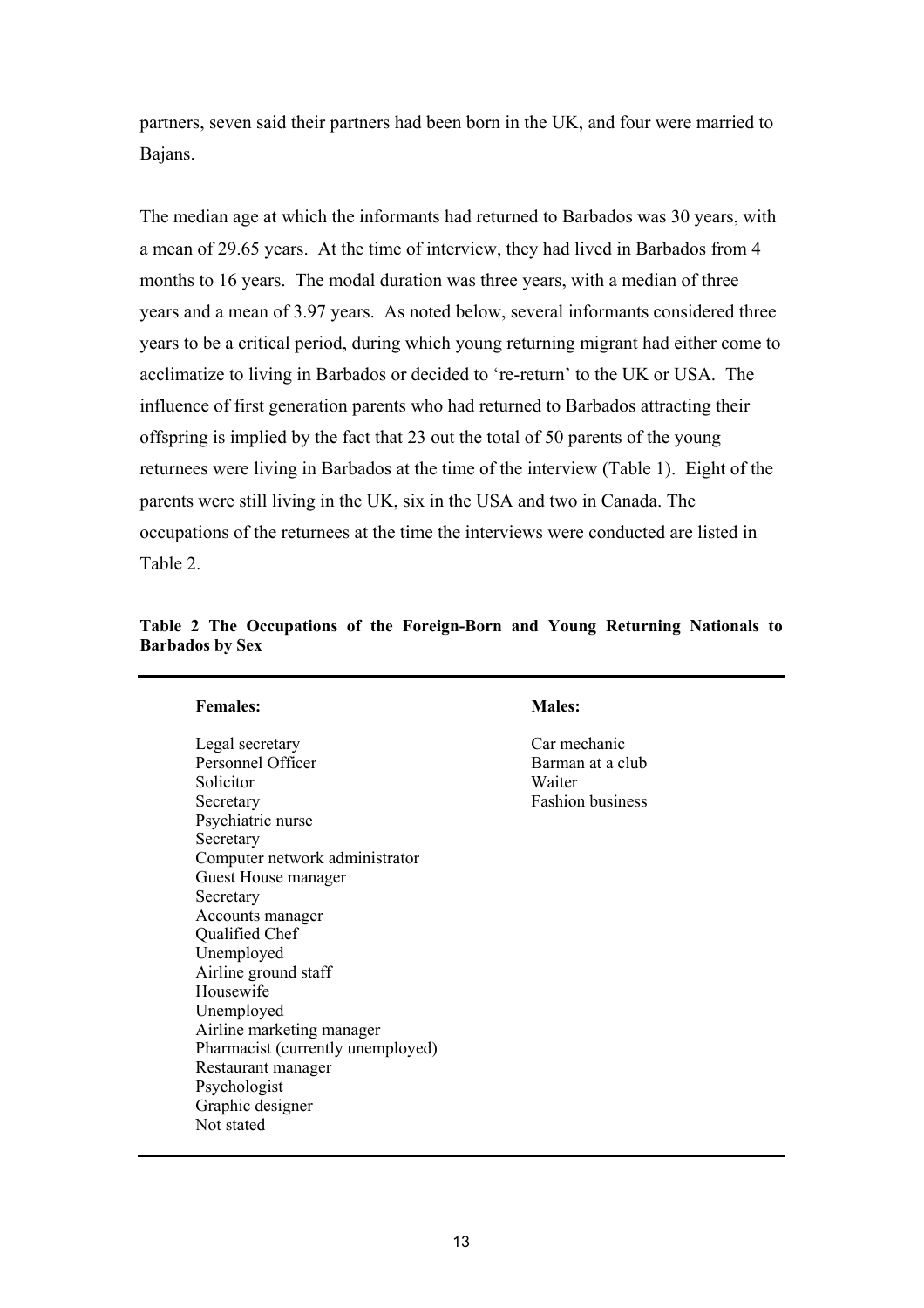The majority were in employment, with only three stating that they were unemployed and one female describing herself as a 'housewife'. A high proportion of jobs requiring skills, training and qualifications are featured among the female respondents. These ranged from a solicitor, a psychologist, a psychiatric nurse, an airline marketing manager, to a restaurant manger, a pharmacist (although currently unemployed), an accounts manager, and a qualified chef. Several of the informants in their 30s strongly emphasized the need to be well-qualified, preferably to degree level. They also spoke of younger returnees, those in their 20s and without qualifications, who had 're- returned' to the UK. On the other hand, bearing out the earlier comment, three of the four male informants were in manual occupations in the service sector (car mechanic, barman, waiter). The predominance of young female returnees to Barbados was clear, as was the professional nature of many of their occupations.

# **Reasons for Leaving the Country of Birth and for Migrating to Barbados**

When asked why they had decided to migrate, there were relatively few major reasons given by the informants, as shown by Table 3. Indeed, three informants specifically noted that they had encountered no real problems, commenting:

"There were no negative reasons why I left the UK"

"I had few problems with the UK as such"

"I had no real problems with England. I have good friends there"

Such comments suggest that most of the migrants left the UK more due to 'pull' factors, rather than 'push' factors. This is also borne out by the fact that several said that they had reached a natural juncture in their lives and just needed a change, had no commitments in the UK, or had come to the end of a bad relationship (Table 3).

Of those that did mention a push factor, the argument that the UK educational system is bad for black children, especially boys, was dominant, being cited by three informants. One commented directly that: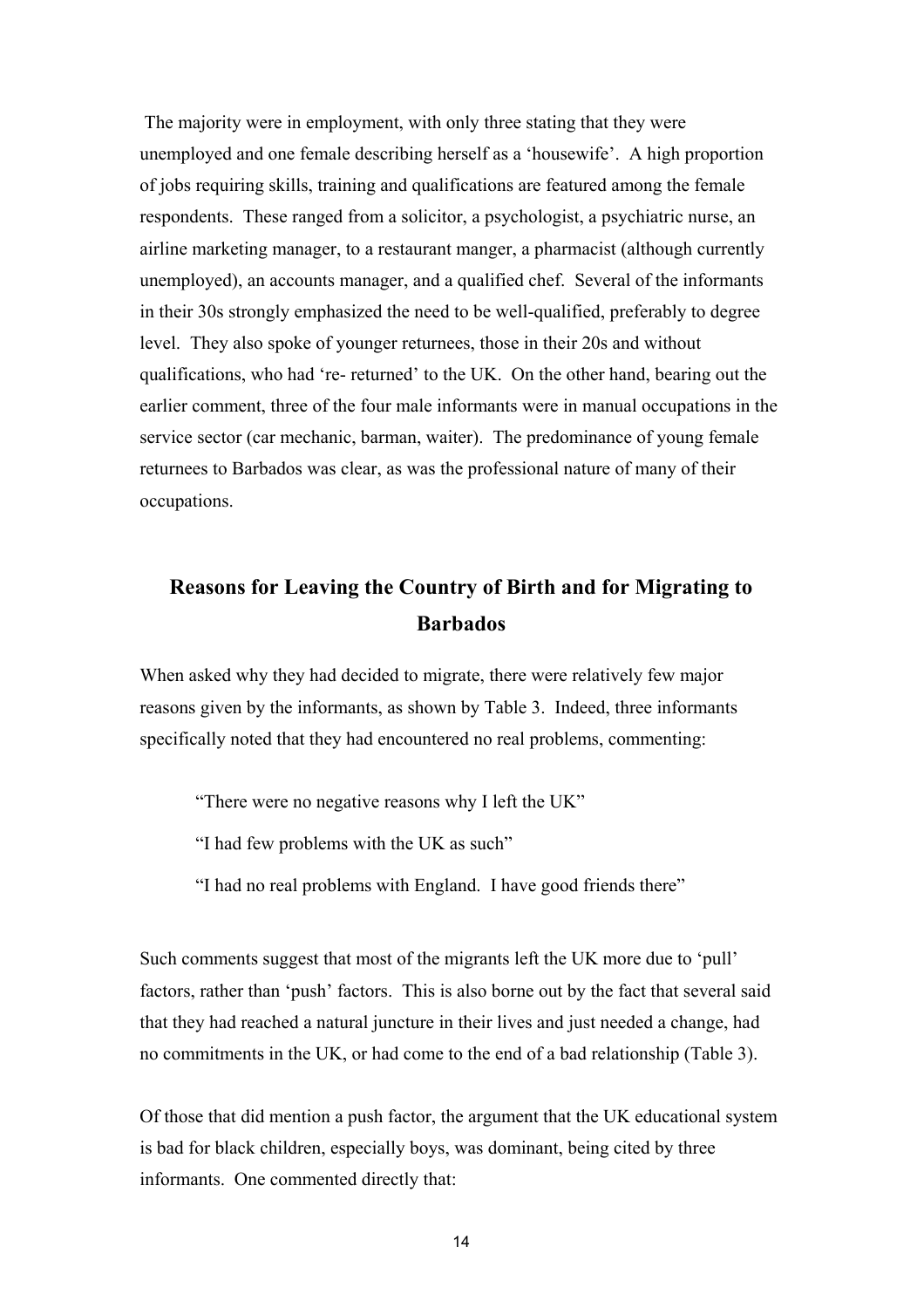"Black boys don't do well in the UK"

Another made the qualified statement that:

"Racism is not a big problem in the UK. But, in school, my son was referred to as the 'little black boy'. Just before I left, a classmate called him 'nigger', and I had to spend a long time explaining to him why".

One of the male informants had been to a British public school, and he specifically observed that:

"The UK educational system is bad for black people. Even in a private school they write you off"

| Reason stated                                                                                                                                                                                                                                                                                                                                                                                                                                                                        | Number of<br>Citations             |
|--------------------------------------------------------------------------------------------------------------------------------------------------------------------------------------------------------------------------------------------------------------------------------------------------------------------------------------------------------------------------------------------------------------------------------------------------------------------------------------|------------------------------------|
| No real problem<br>UK educational system bad for black people<br>The UK race thing'/Barriers to black people<br>Wanted a change<br>Overlooked for promotion/'glass ceiling' at work<br>Made redundant and given a lump sum<br>On the dole/no job<br>'End of a long period of Conservative government'<br>Mundane way of life<br>Bad relationship<br>'I am not a city girl'<br>No commitments in the UK<br>To get away from the cold<br>To get away from constantly changing fashions | 3<br>3<br>2<br>2<br>$\overline{2}$ |
| To get away from crime in the USA                                                                                                                                                                                                                                                                                                                                                                                                                                                    |                                    |

**Table 3 Reasons stated as to why the Young Returning Nationals had decided to leave the UK/USA or Canada** 

Other push factors included what was described as "the UK race thing/barriers to black people", being overlooked for promotion, and reaching a 'glass ceiling' at work. Following the Stephen Lawrence case in the UK, it was anticipated that issues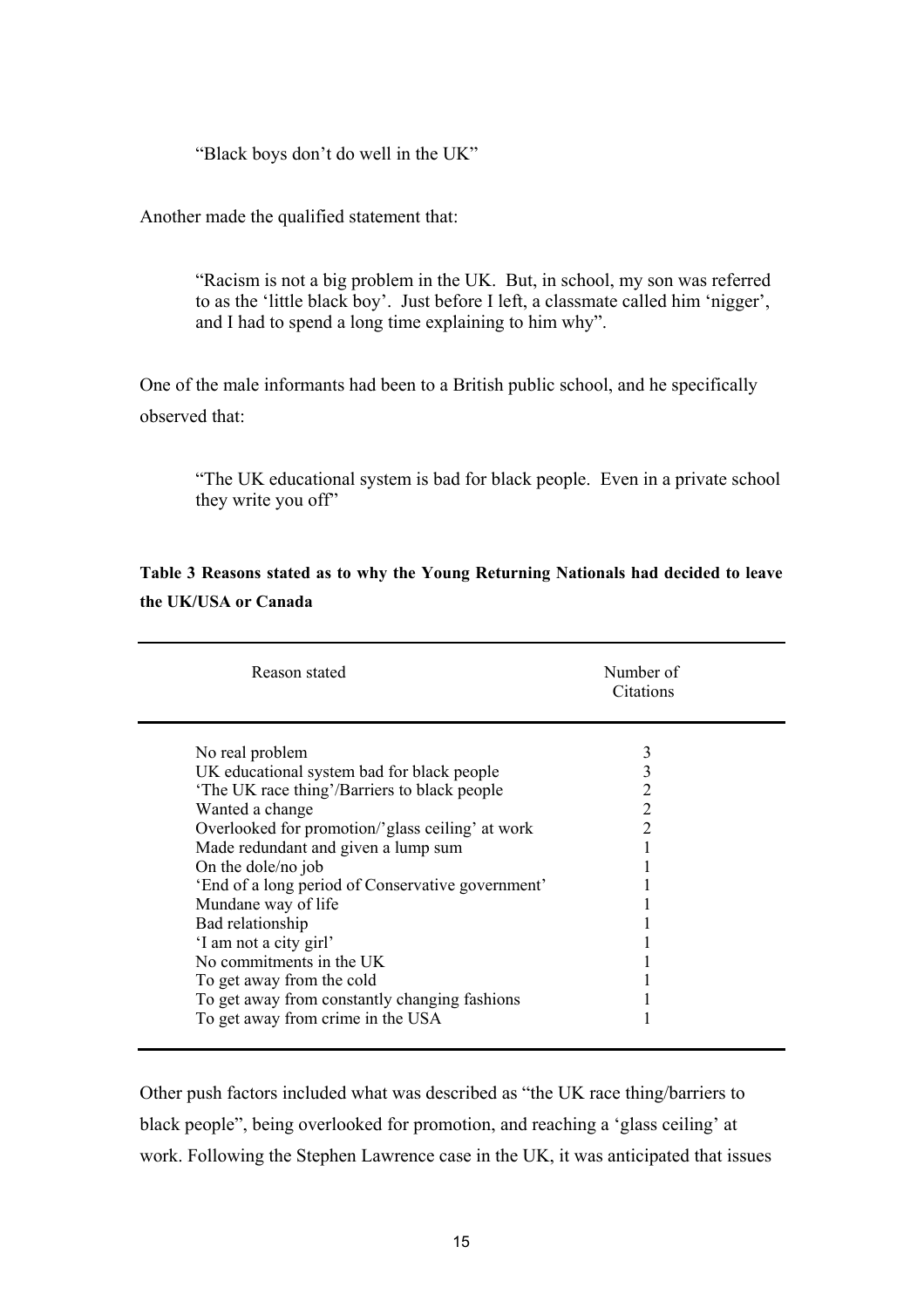of institutional racism might feature prominently as reasons for migrating, but in the event, the informants rarely emphasized such issues.

Turning to the 'pull' factors, the main reason stated as to why the returnees had decided to live in Barbados was that family and parents were living there (cited by ten informants), followed by statements to the effect that "it's home, it is where you belong" (two informants) (Table 4).

# **Table 4 Reasons stated as to why the Young Returning Nationals had decided to live in Barbados**

| Reason stated                                                                                                                                                                                                                                                                                                                                                                                                                                                                                                                                                                                                                                                                                                                                                                                        | Number of<br>Citations                        |
|------------------------------------------------------------------------------------------------------------------------------------------------------------------------------------------------------------------------------------------------------------------------------------------------------------------------------------------------------------------------------------------------------------------------------------------------------------------------------------------------------------------------------------------------------------------------------------------------------------------------------------------------------------------------------------------------------------------------------------------------------------------------------------------------------|-----------------------------------------------|
| Family home/parents or partner there<br>Better opportunities (land, housing etc)<br>The weather/climate<br>Education of children/quality of schools<br>Ease of getting a job and keeping it<br>Wanted to start a business<br>'It's home/home is where you belong'<br>Slower pace of life/easy going place<br>Much safer/better security<br>Quality of life/attractive lifestyle<br>Availability of other part-time sources of income<br>Wages are lower but you can afford things<br>Infrastructure is good<br>Raised on romantic stories of the Caribbean<br>'Surfing, especially at Bathsheba'<br>Loans easier here for black people<br>Country very entrepreneurial for black people<br>'Men stand by their responsibilities to children'<br>Friendly people<br>More space/more like a rural area | 10<br>6<br>4<br>333222<br>$\overline{2}$<br>1 |

The second most cited factor was the existence of better opportunities in terms of land, housing and living standards. Three others stated that they wanted to start their own businesses and that this is a more realisable goal in Barbados than in the UK or USA. Several informants stressed that although wages are much lower in Barbados, the potential is there for the future: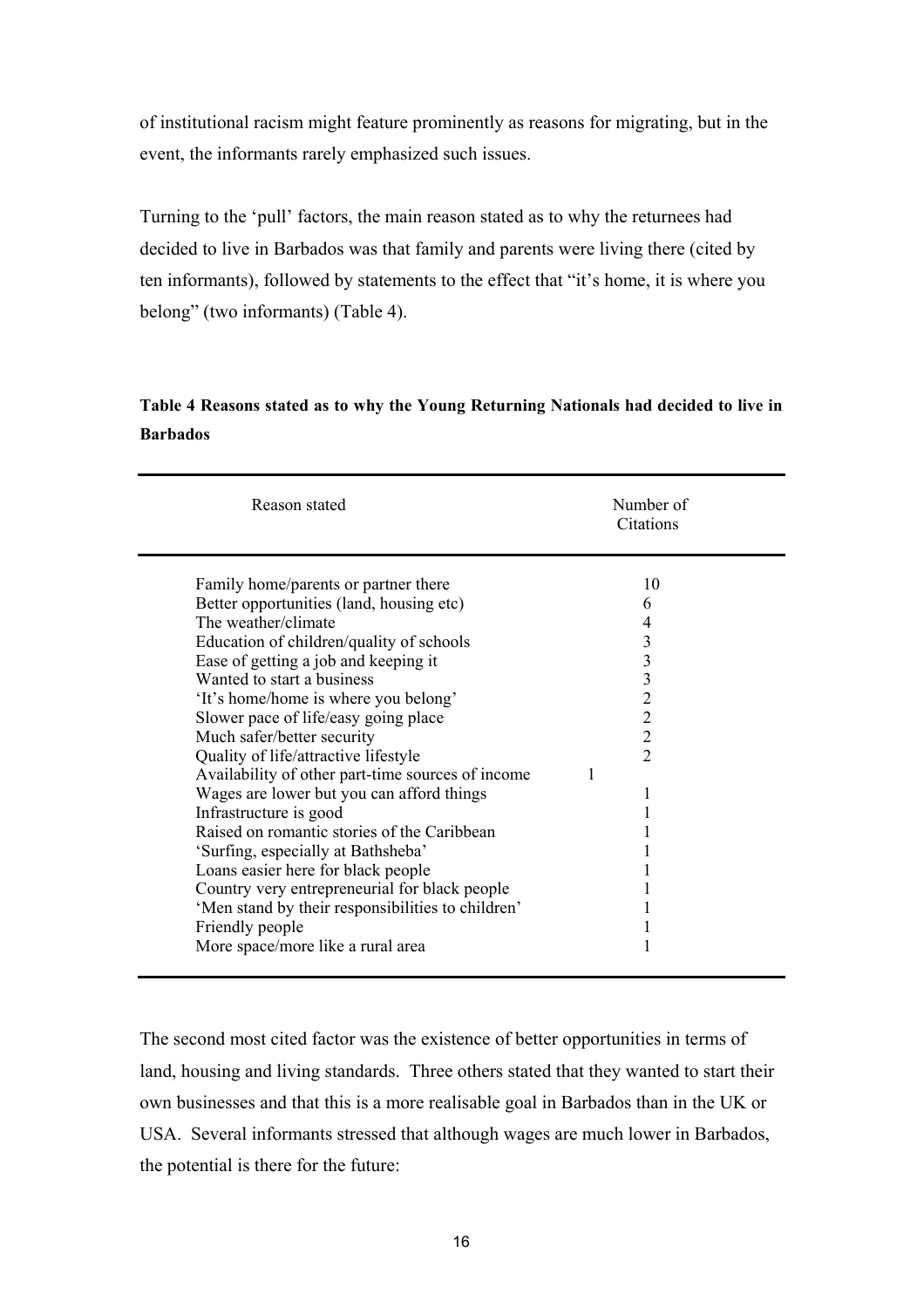"I now have less that I had in the UK…but it's a realistic goal"

"Wages are lower here, but I have a reasonable income and I can afford things"

Several interviewees maintained that those with skills find it relatively easy to find a job and to keep it. This was borne out by the fact that several informants explained that they had either migrated to try things out or were here on a temporary basis and had stayed because they had found a job before the time was due to return.

Climatic factors were cited by four of the informants as a reason for migrating, with one respondent arguing that:

"The climate is in your blood"

Barbados prides itself on its excellent educational system, with an official literacy rate of 97 per cent. Although commentators have questioned this figure (see Potter and Dann, 1987, for example), there is no doubt that there are some very good secondary schools in Barbados. Thus, not surprisingly, three informants emphasized that the education of their children/the quality of schools was an important factor in their decision to settle in Barbados. One informant specifically commented on the traditional basis of the Barbadian education system and the fact that:

"The three R's are stressed here"

Other motivating factors included the relatively slow pace of life, an attractive life style, and the perception that Barbados is a relatively safe place to live. Another issue mentioned was the view that Barbados has recently become a very entrepreneurial society. It was also felt that in Barbados race is a far less important factor in terms of obtaining loans and finance. This was cogently summarized when one informant stated that:

"If you are black, seeing your bank manager is easier here!"

#### **The Nature of Visits to Barbados Prior to Migration**

17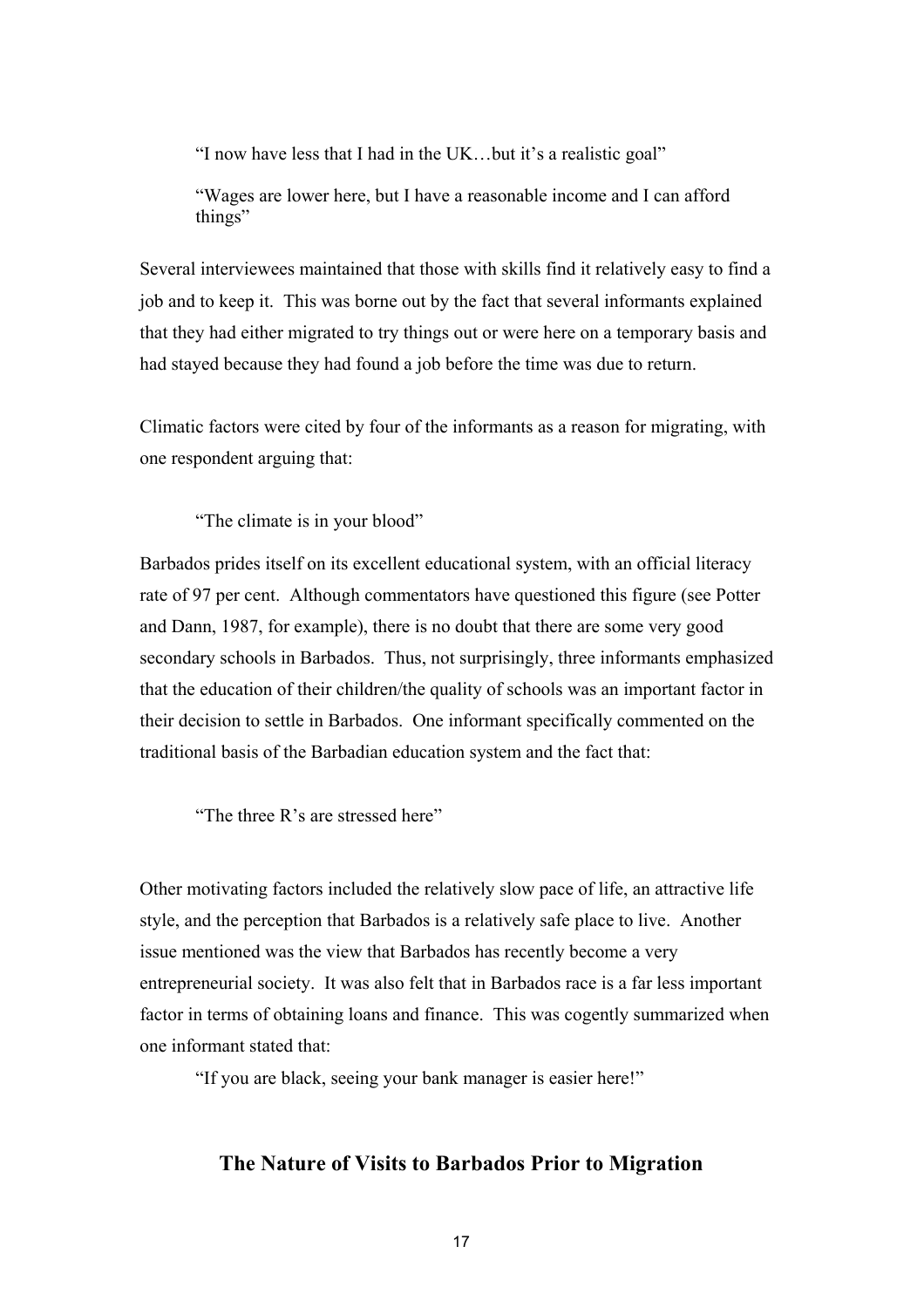The informants were asked how frequently they had visited Barbados prior to their decision to migrate (Table 5). Naturally, most had visited several times. Indeed, several said that they had visited every year on holiday, while others appear to have been more purposefully testing the situation, making "many brief visits before the final decision". One recurrent theme was that of visiting family, especially cousins:

"When I was fifteen I came here on my own and stayed with cousins who showed me around"

#### **Table 5 Pattern of Visits to Barbados Prior to Return Migration**

On vacation every one to two years Visits are okay; the island seems like paradise I visited Barbados every year since 1975: seventeen trips in all Often visited Barbados when I was young, from the UK or Germany Made three or four visits here to family before deciding to settle Came here several times on holiday Regularly visited Barbados from the UK and USA Visited every two to three years over the seventeen years spent in the UK Visited two, three or four times per year before coming down Visited Barbados many time when young Had been coming here for years to visit family etcetera Made many brief visits before final decision Visited many times, coming and going Visited a few times with parents: visited alone at fifteen and stayed with cousins Made one visit to Barbados when I was twenty-six Lived in Barbados for two years, then back to Barbados for eight years. Then visited parents on and off before returning

Several respondents commented along the lines that "visits are okay, the island seems like paradise". Several mentioned the Bajan saying "visit me, live with me", connoting the differences implicit between the two. A strong theme, to be discussed in the next section, is exactly how different it is to live in Barbados as opposed to visiting, however frequently.

A major practicality, stressed by several well-settled informants was the desirability of testing the situation by means of repeat visits before making a final decision. Most knew of someone who had sold up in the UK, a move they had subsequently lived to regret: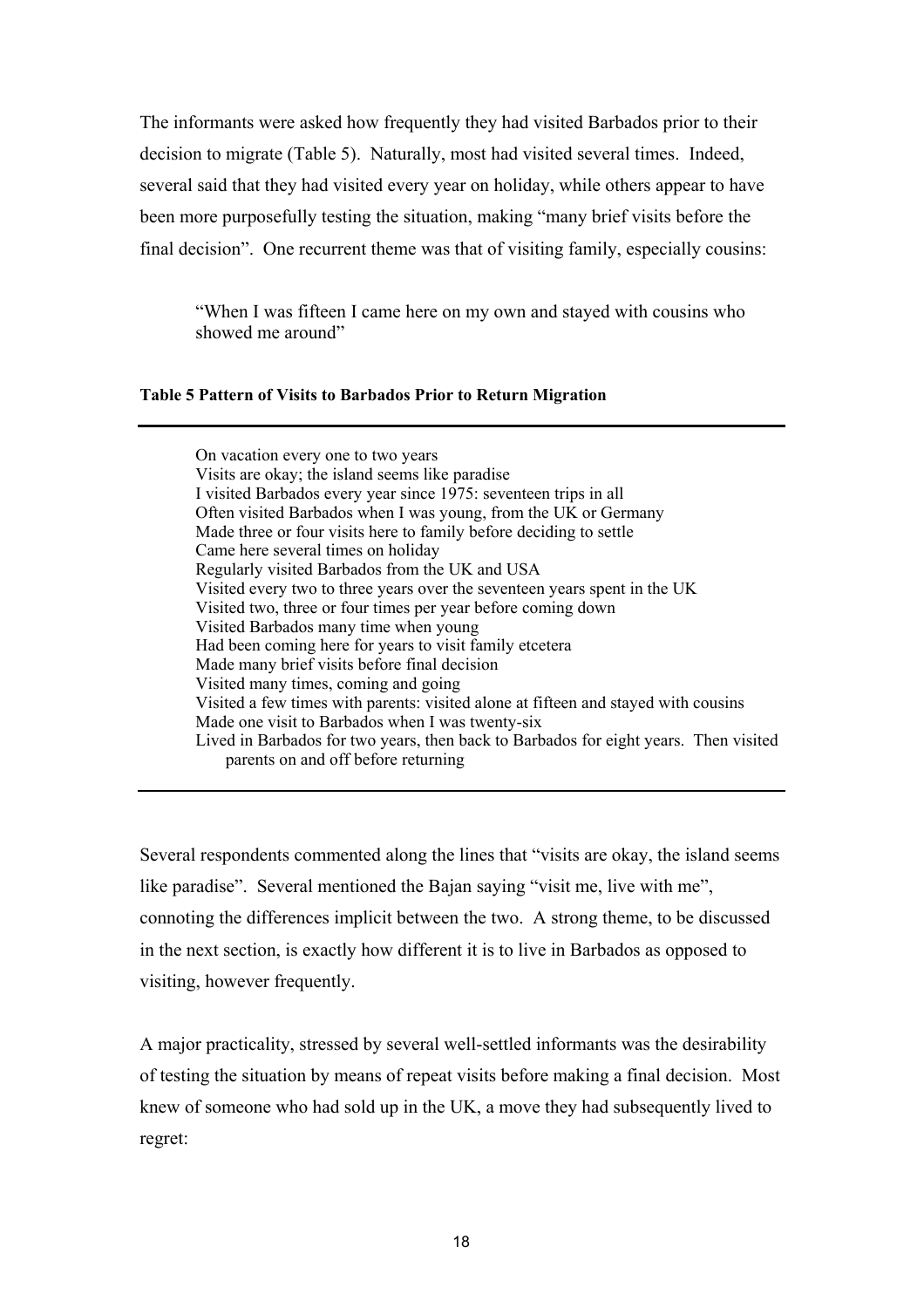"I advise on a gradual approach to settling in Barbados. Otherwise it's such a shock and people return to the UK"

"Don't sell in the UK – rent out and come on a long-term holiday, and see how you get on"

# **Overall Reactions with regard to Adjustments to Living in Barbados**

The major issues informants reported they had to face and the adjustments they felt they had to make are summarized in Table 6.

Naturally, having already explained the reasons why they had decided to live in Barbados, overall reactions related to problems of adjustment. However, notably, a number of more positive reactions were cited. Three interviewees reported that they were generally satisfied, one mentioned the strong focus on education in Barbados, while another pinpointed the existence of genuine communities.

One issue, however, was mentioned by the majority of foreign-born and young returnees, specifically, difficulties in making new friends. This issue had a strong gender component. Thus, it was cited exclusively by female informants, and involved difficulties in making friends with Bajan women, but generally not Bajan men. Issues relating to accent and language, principally speaking with an English (as opposed to an American) accent, were the second most frequently cited. This factor was followed by the slow/relaxed pace of life (7 informants), feeling like an outsider (6), poor shopping/high prices (5), and aspects of a 'culture shock' (5). Although only mentioned by a few interviewees, the Americanisation of Bajan society, English people being regarded as 'mad', and perceived aspects of 'racism within society', were topics that were stressed forcefully by a small number of informants. Similarly, feelings of resentment, the 'macho' behaviour of bosses and having to accept things

# **Table 6 The Adjustments Foreign-Born and Young Returning Migrants to Barbados felt that they had had to make**

 $\mathcal{L}_\text{max} = \mathcal{L}_\text{max} = \mathcal{L}_\text{max} = \mathcal{L}_\text{max} = \mathcal{L}_\text{max} = \mathcal{L}_\text{max} = \mathcal{L}_\text{max} = \mathcal{L}_\text{max} = \mathcal{L}_\text{max} = \mathcal{L}_\text{max} = \mathcal{L}_\text{max} = \mathcal{L}_\text{max} = \mathcal{L}_\text{max} = \mathcal{L}_\text{max} = \mathcal{L}_\text{max} = \mathcal{L}_\text{max} = \mathcal{L}_\text{max} = \mathcal{L}_\text{max} = \mathcal{$ 

 $\mathcal{L}_\text{max} = \mathcal{L}_\text{max} = \mathcal{L}_\text{max} = \mathcal{L}_\text{max} = \mathcal{L}_\text{max} = \mathcal{L}_\text{max} = \mathcal{L}_\text{max} = \mathcal{L}_\text{max} = \mathcal{L}_\text{max} = \mathcal{L}_\text{max} = \mathcal{L}_\text{max} = \mathcal{L}_\text{max} = \mathcal{L}_\text{max} = \mathcal{L}_\text{max} = \mathcal{L}_\text{max} = \mathcal{L}_\text{max} = \mathcal{L}_\text{max} = \mathcal{L}_\text{max} = \mathcal{$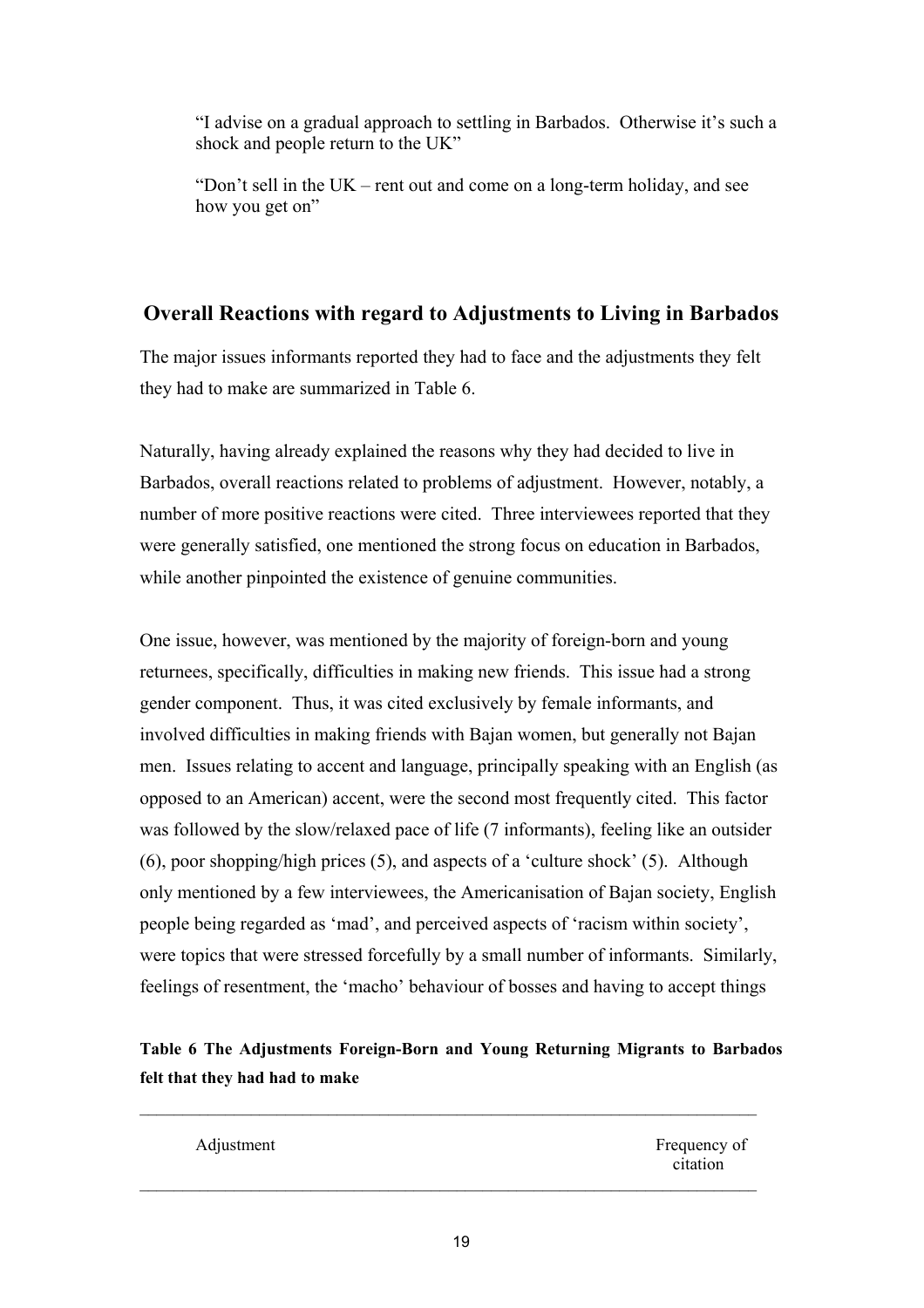| $\mathbf{1}$   | Difficulties in making new friends/fixed friendship patterns        | 19                      |  |
|----------------|---------------------------------------------------------------------|-------------------------|--|
| $\mathbf{2}$   | Issues relating to accent/language                                  | 8                       |  |
| $\overline{3}$ | Slow pace of life/relaxed way of life                               | $\overline{7}$          |  |
| $\overline{4}$ | Feeling like an outsider                                            | 6                       |  |
| 5              | Poor shopping opportunities/high prices                             | 5                       |  |
| 6              | Aspects of a 'culture shock'                                        | 5                       |  |
| $\overline{7}$ | Americanisation of the society                                      | $\overline{4}$          |  |
| 8              | English people being regarded as 'mad'                              | $\overline{4}$          |  |
| 9              | Racism in society                                                   | $\overline{4}$          |  |
| 10             | Feelings of resentment ('you have had it easy')                     | $\overline{\mathbf{3}}$ |  |
| 11             | The 'macho' behaviour of bosses                                     | $\overline{\mathbf{3}}$ |  |
| 12             | Having to accept things as they are/not being able to change things |                         |  |
| 13             | Generally satisfied                                                 |                         |  |
| 14             | Relatively low salaries                                             | 3322222                 |  |
| 15             | Class-based society/colour-class system                             |                         |  |
| 16             | Being expected to change at once to Bajan ways                      |                         |  |
| 17             | Overcharging in shops and market stalls                             |                         |  |
| 18             | Peoples' mindset and attitudes                                      |                         |  |
| 19             | Not making comparisons with the UK/USA etc                          |                         |  |
| 20             | Poor application at work                                            | $\mathbf{1}$            |  |
| 21             | Being cut off from world news/parochialism                          | $\mathbf{1}$            |  |
| 22             | Lack of respect for each other                                      | $\cdot$                 |  |
| 23             | Lack of provision for female sport (eg football)                    | 1                       |  |
| 24             | 'Sharp tongues'                                                     | 1                       |  |
| 25             | Strong focus on education by parents                                | 1                       |  |
| 26             | Money society/materialistic society                                 | 1                       |  |
| 27             | Loss of Black/Caribbean solidarity                                  | 1                       |  |
| 28             | Accepting mentality                                                 | 1                       |  |
| 29             | Bajans not inviting you into their homes                            | 1                       |  |
| 30             | 'You can't change things'                                           | 1                       |  |
| 31             | Need to be polite at all times                                      | 1                       |  |
| 32             | The existence of genuine communities                                | 1                       |  |
| 33             | Lack of confidentiality                                             | 1                       |  |
| 34             | Red tape and beauracracy                                            | $\mathbf{1}$            |  |
| 35             | Missing the seasons                                                 | 1                       |  |
|                |                                                                     |                         |  |

(Source: author's survey, 1999-2000)

as they are without criticism, were also cited by more than two respondents.

Strong feelings were expressed by the informants in relation to many of these areas of adjustment. Indeed, in an early review of the literature on return migration, Gmelch (1980) noted that even retiree returnees who were originally raised in a country are ill prepared for return and suffer what he referred to as "reverse culture shock". How much more of a problem is this for those who have never lived in a country, but have only visited it? In the account that follows, the twelve most frequently mentioned issues (those gaining more than three citations in Table 4) are considered in turn. In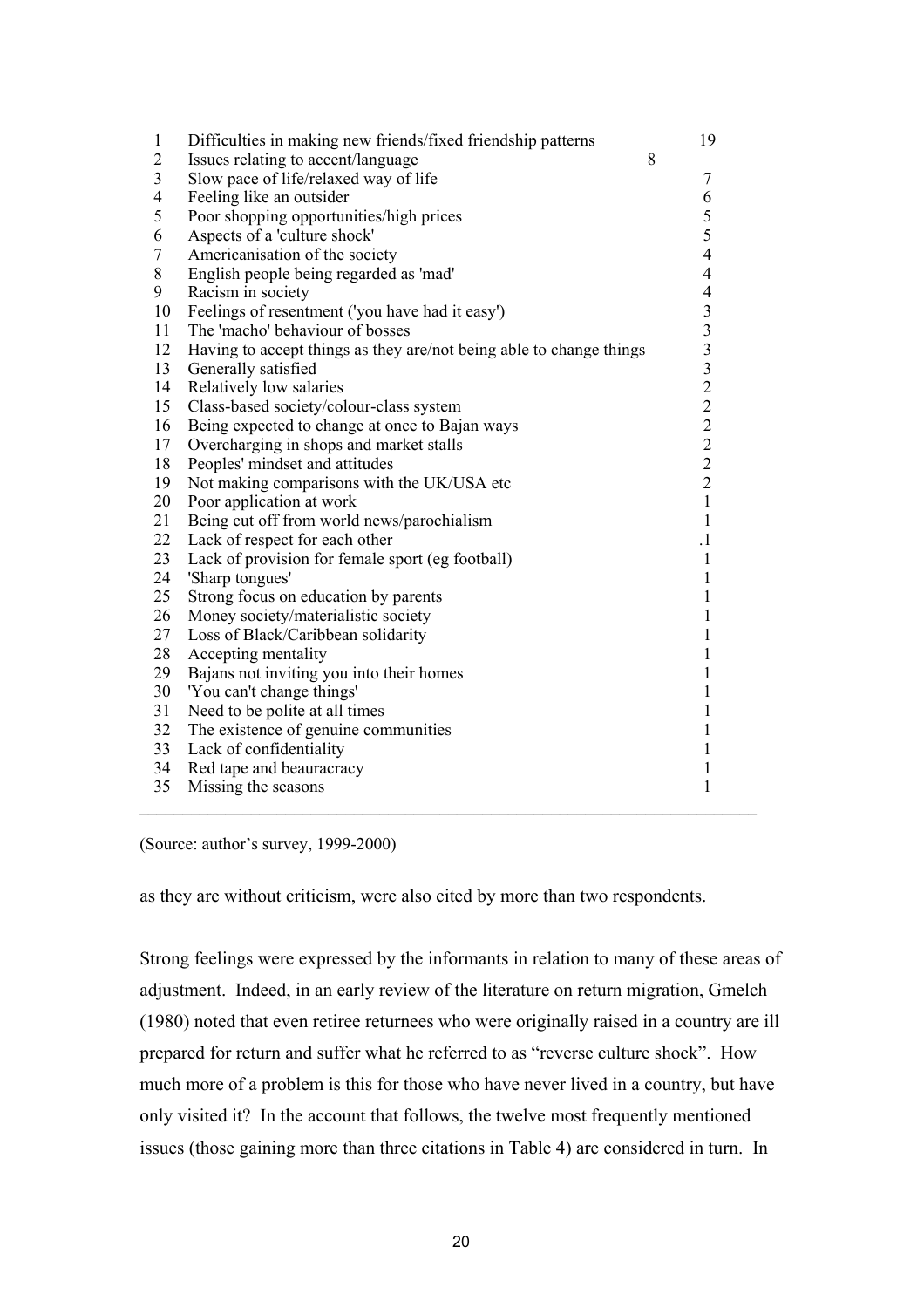this account, the 'narratives' provided by the informants are drawn upon, in what is essentially a qualitative analysis.

## **Specific Issues of Adjustment**

#### **Difficulties in Making Friends**

Making friends in Barbados was recurrently seen as very difficult, with a measure of relative alienation from mainstream Barbadian society being implied:

"In Barbados, friendship patterns are fixed"

"It's the clique mentality of Barbadians. Nobody ever phones you up and asks you out"

Notably, an important causal role was ascribed to friendship patterns that have been established via patterns of secondary school attendance. Barbados has a common entrance examination at age eleven, and a very clear and strong pecking order of secondary schools exists, and it is apparent that these act as primary agents of socialisation. As one young returning national explained:

"In Barbados school friends and who you know are very important. It is tough if you do not know anyone"

The same sentiment was expressed from a different perspective by a returnee born in the USA who had moved to the island with her Bajan-born husband:

"My husband has a lot of friends from High School and they helped a lot when we came down here. They made for a smooth network"

The importance of other returning nationals and expatriates was stressed time and time again, and it was also implied that social relations are easier in the workplace than in the social realm: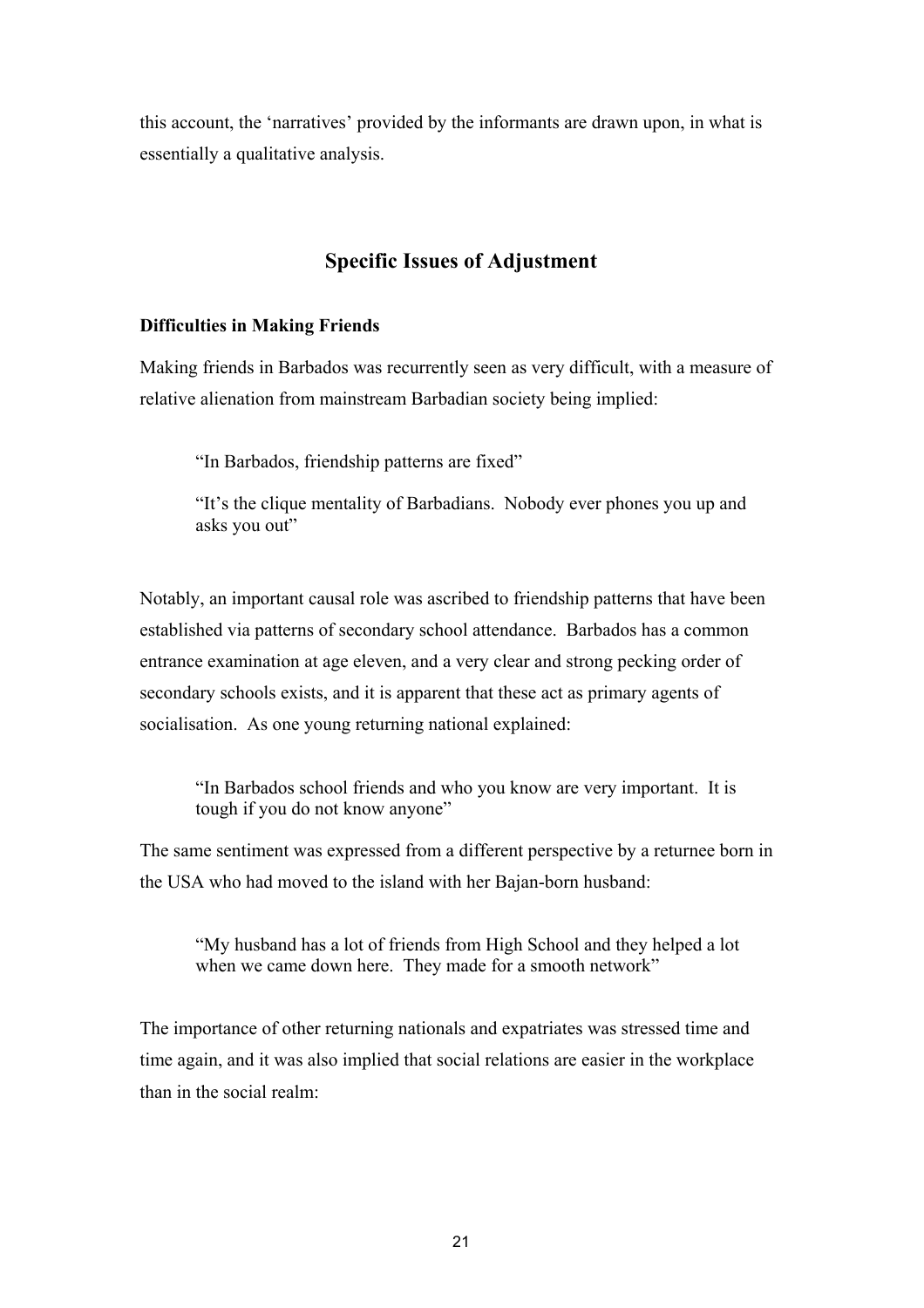"I would not see my work colleagues socially. There are only four people in Barbados I would phone. They are all English of Bajan parents and have lived here for less than four years"

"My friends are all from outside Barbados"

Naturally, having strong family ties, marriage and targeting friends were all considered as factors that make matters easier, but virtually none of the informants claimed to have female Bajan friends, regardless of how long they had lived in Barbados:

"I was very lonely at first. All my friends came from the UK. But I married here"

"I have not found friendship patterns too big a problem, but I have strong family support. Plus, my best friend is another UK-based returning national who left almost exactly the same time as me".

A frequent observation was that Bajans go to work and then go straight home. Several young returnees said that they had suggested to their colleagues going for a drink after work on a Friday, but that this had been greeted by a measure of incredulity. Barbados is traditionally seen as a conservative and proud country, in which people keep their private lives and problems to themselves (Lowenthal, 1972). Lowenthal (1972) cites O.R. Marshall that 'Jamaica has a difficulty for every solution, Trinidad a solution for every difficulty: Barbados has no difficulties!' An associated contention among some of the respondents was that Barbadians are 'snobbish' about outsiders.

But the principal difficulty expressed by young returning nationals was in making female friends:

"It is difficult to make friends with Bajan women"

Several informants were unequivocal in attributing this to rivalry, both sexually (with respect to finding a male partner), as well as economically (in the job market):

"It is difficult to make female friends. Bajan women think you are going to take their men and their jobs"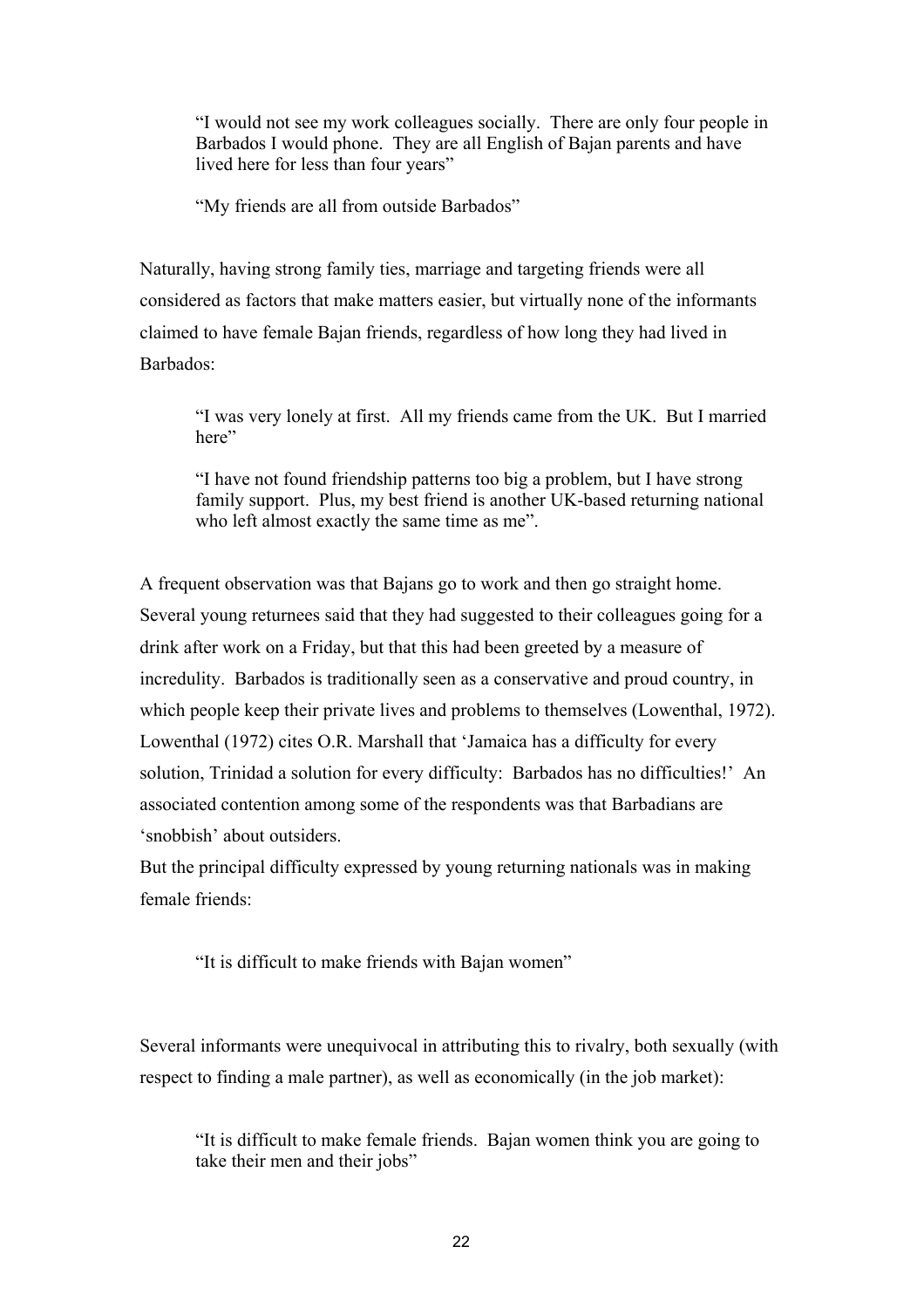"Friendship patterns were very difficult at first. Bajan girls are not very warm"

The informant who had lived the longest in Barbados, for over fifteen years, stated:

"I now have a few Bajan friends. Many think you are taking things away from them"

Some informants explained the problems experienced in making female friends in terms of gender vistas, plus issues of social standing:

"There is some bigotry. Womens' vistas are more limited here: being secretaries, having children, being mothers. They are suspicious of outsiders. I expect they think we see ourselves as better than them. And in the workplace they are worried about their jobs."

"My circle of friends is small. I have made more male friends than female friends. I feel I have very little in common with Bajan females"

This situation may perhaps be exacerbated by the frequently mentioned fact that a good number of prominent Barbadian male politicians are married to non-nationals, including women from Guyana and Jamaica.

On the other hand, friendships with males were seen as much easier both to make and to regulate. The view that being different drew attention from Bajan men was cited on several occasions:

"Women here are not friendly. But the men are friendly!"

"Making male friends is not a problem. But you have to be very clear what the score is. But this is accepted"

Interestingly, it has been suggested in the past that too little attention has been given to female migrants (Gmelch, 1980). In the present research, as well as in respect of friendship patterns, the particular situation faced by women migrants is also addressed below in respect of 'macho bosses'.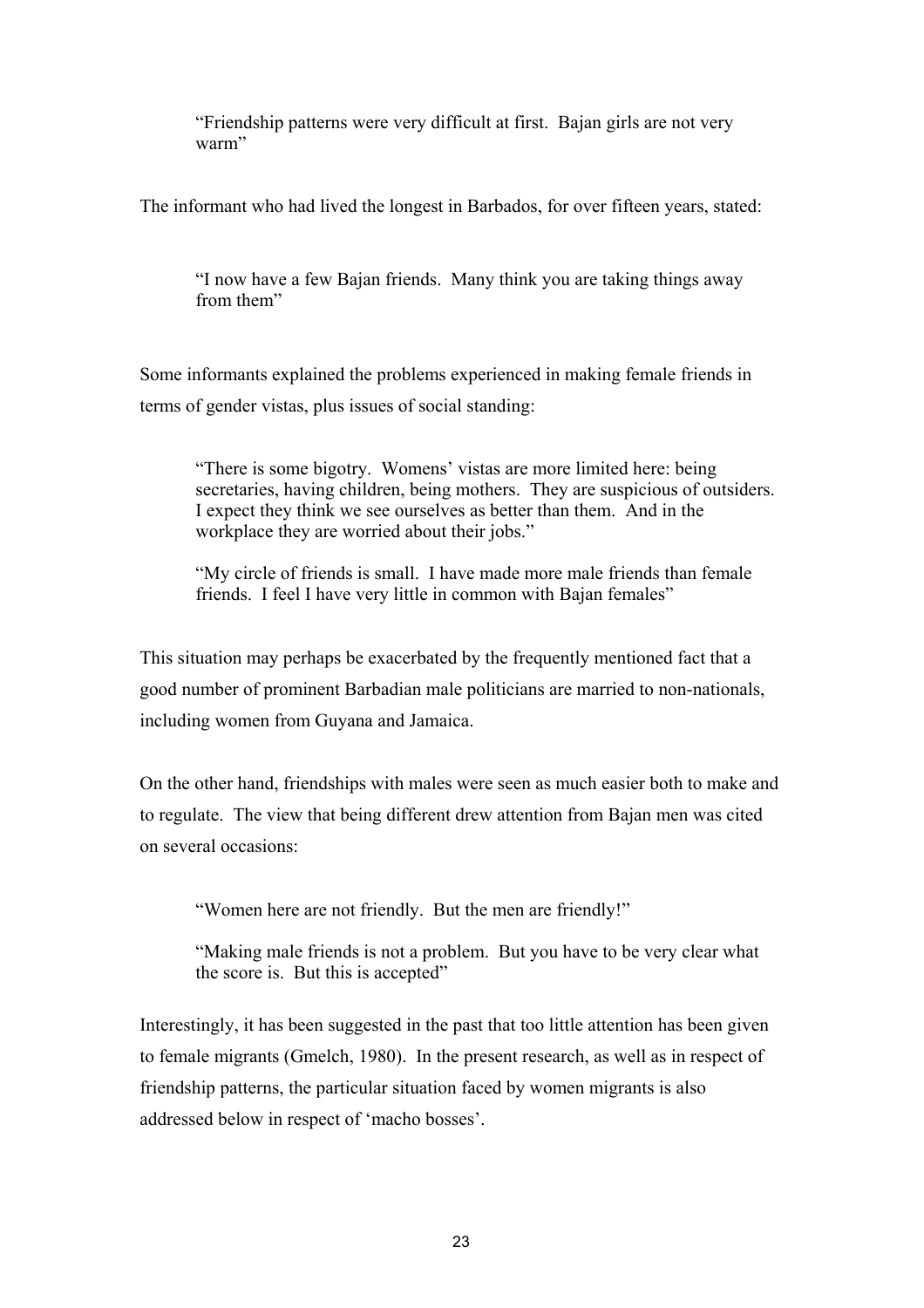#### **Problems of Accent/Language**

For some of the informants, issues of accent represented a real problem:

"They take the mickey out of your accent"

"There is a good deal of teasing about my accent"

Saliently, this was frequently commented upon as a particular issue for those with British accents, as opposed to those from North America:

"It is harder for those with a British accent"

"People may try to overcharge you if you have an English accent, like my Mother when she visits the market"

"An English accent is a double-edged sword really. There is some resentment obviously, a feeling perhaps that you are trying to be grand. But in truth there is some jealousy. Most would love to live in the UK/USA if they had the chance".

There appeared to be a general suggestion that in the social domain an English accent is seen as suggesting arrogance, whilst in the job market an overtly English accent could be a passport to job opportunities. Thus, having an English accent might bestow a significant advantage if working in tourism or the property market. It was universally held that it is easier for those with a North American accent:

"A UK accent is more difficult than one from the USA/Canada"

"Some people do tease me about my accent – it is better to have a US accent"

"Those from the USA and Canada are more accepted"

"I have no problem with my accent. I can slip from Bajan to American"

While some informants said that they made a joke out of being teased about their UK accent, others felt that the situation was more malicious and derogatory. These interviewees argued that nobody would think of openly mocking a white tourist about their accent, so why should they be different. It is tempting to conjecture as to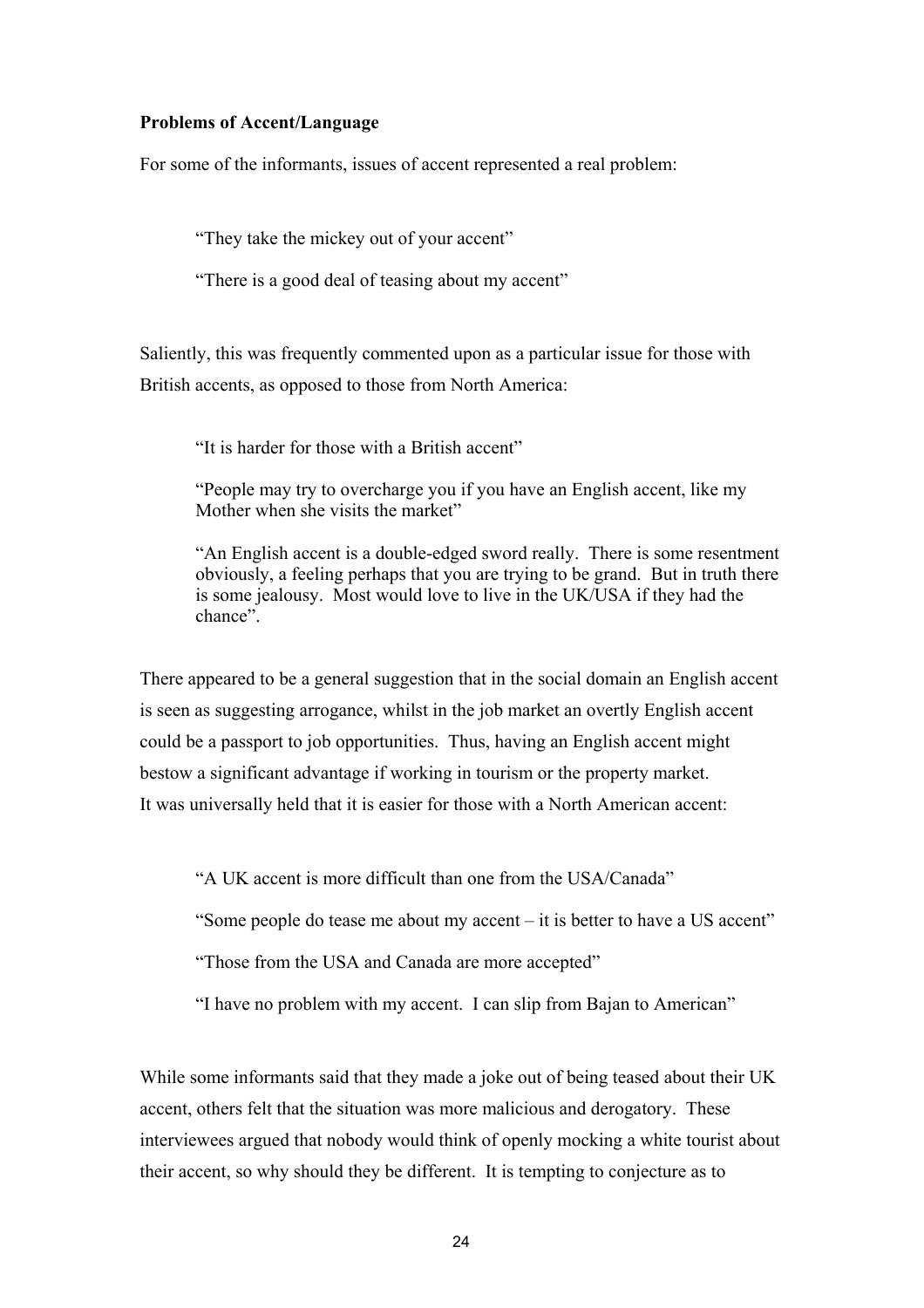whether the relative antipathy to an English language in the social domain is part of a distinctly 'post-colonial turn', over thirty-five years after independence. On the other hand, an English accent can be an advantage in some areas of the job market. For example, a popular new female DJ on the radio has a marked English accent.

#### **Slow Pace of Life**

Almost inevitably, the slower and more relaxed pace of life experienced in Barbados as opposed to that experienced in a metropolitan context was regarded as an issue demanding adjustment:

"At first, I found the place very slow"

"The slowness of Barbados has nearly driven me to distraction"

Clearly, however, some had adapted to this and now regarded it as a major advantage:

"The attitude to life is much more relaxed here"

"The need to slow down – but why rush like in the UK? I no longer get frustrated in queues"

"But now I have completely adjusted"

For some, this was a context which continued to influence day-to-day patterns of living, both in the work place and more widely:

"It's the mindset here. Things are very slow"

"The accepting mentality of the people is a problem"

#### **Feeling Like an Outsider**

Inevitably, some returnees reported that they were regarded as total outsiders. The following was a typical comment, replete with inferences of resistance:

"I encountered lots of hostility from people at work. I was regarded as an outsider. But I decided that their opinions were of no value to me"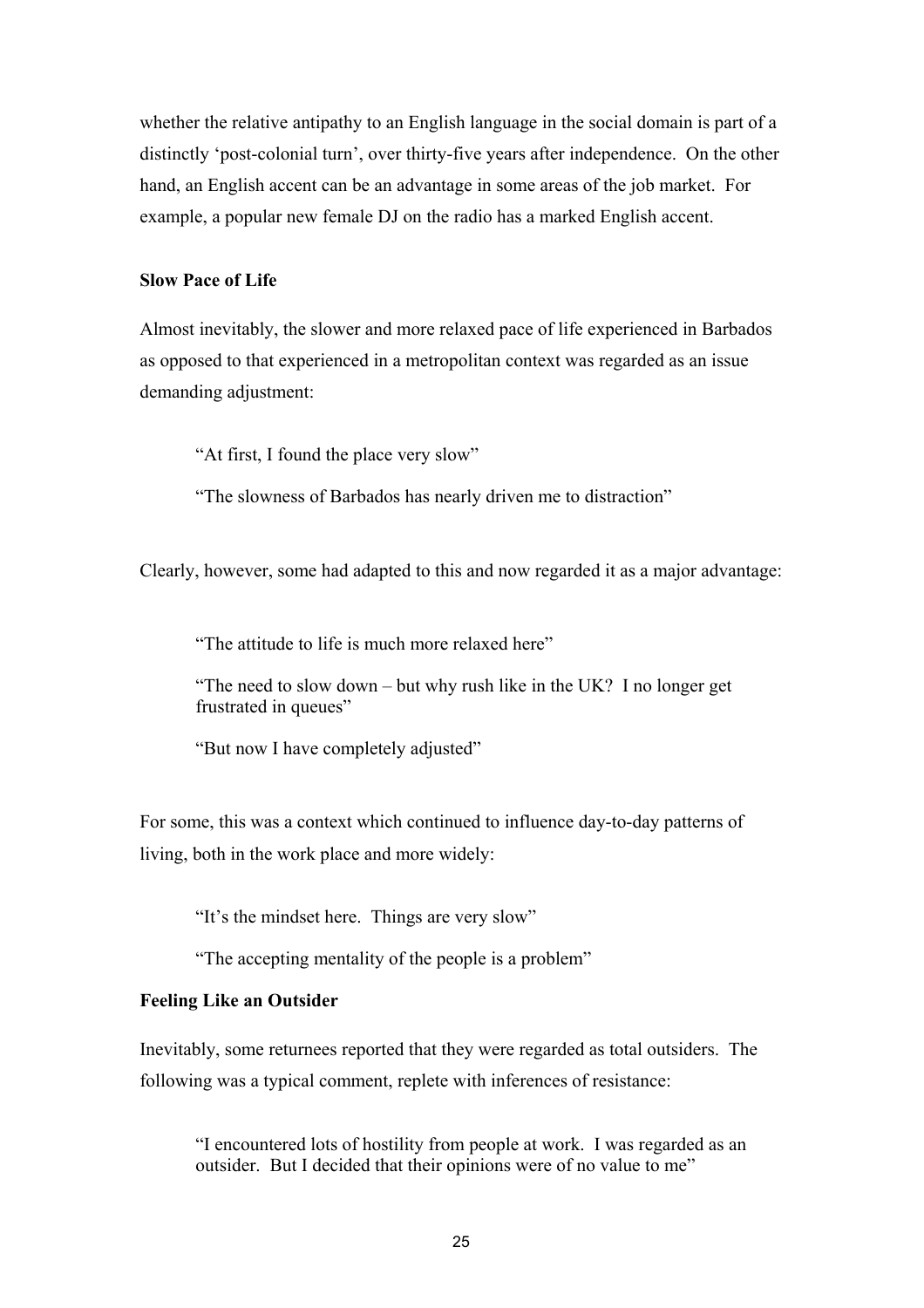For several, it was frustrating that they were constantly reminded of their national identity and the way in which it clashes with their racial identity:

"You may think that you are Bajan, but you are not really! I am referred to at work as the 'English person'. I am still the outsider at work. I join in with the laughing and joking and I am accepted to a point. You cannot expect to be wholly accepted"

"You are constantly reminded that you are English and that you are not Bajan"

The experience of the appellation 'English person' was a very frequent one. This clear identification as being English clashed with the previous identities of the informants as West Indian when they were living in the UK. In an extreme case, one informant lamented that:

"The worst things that have been said to me here have been almost as cruel and negative as those I faced in the UK"

#### **Poor Shopping/High Prices**

Poor shopping opportunities were specifically mentioned by several of the informants. One aspect of this clearly related to the expense of goods:

"When you shop in Barbados you pick out what you need, not what you want"

This also reflected the perceived difficulties involved in getting a good range of fresh fruit, vegetables and non-frozen meats in Barbados. The fact that many local clothing shops are old-fashioned was mentioned, along with the fact that there is little in the way of enforceable consumer legislation:

"Consumer protection is appalling. There is no real redress or refunds"

Like those Bajans who have the resources to do so, young and foreign-born returning nationals tended to shop whilst on trips to the UK, the USA, or elsewhere.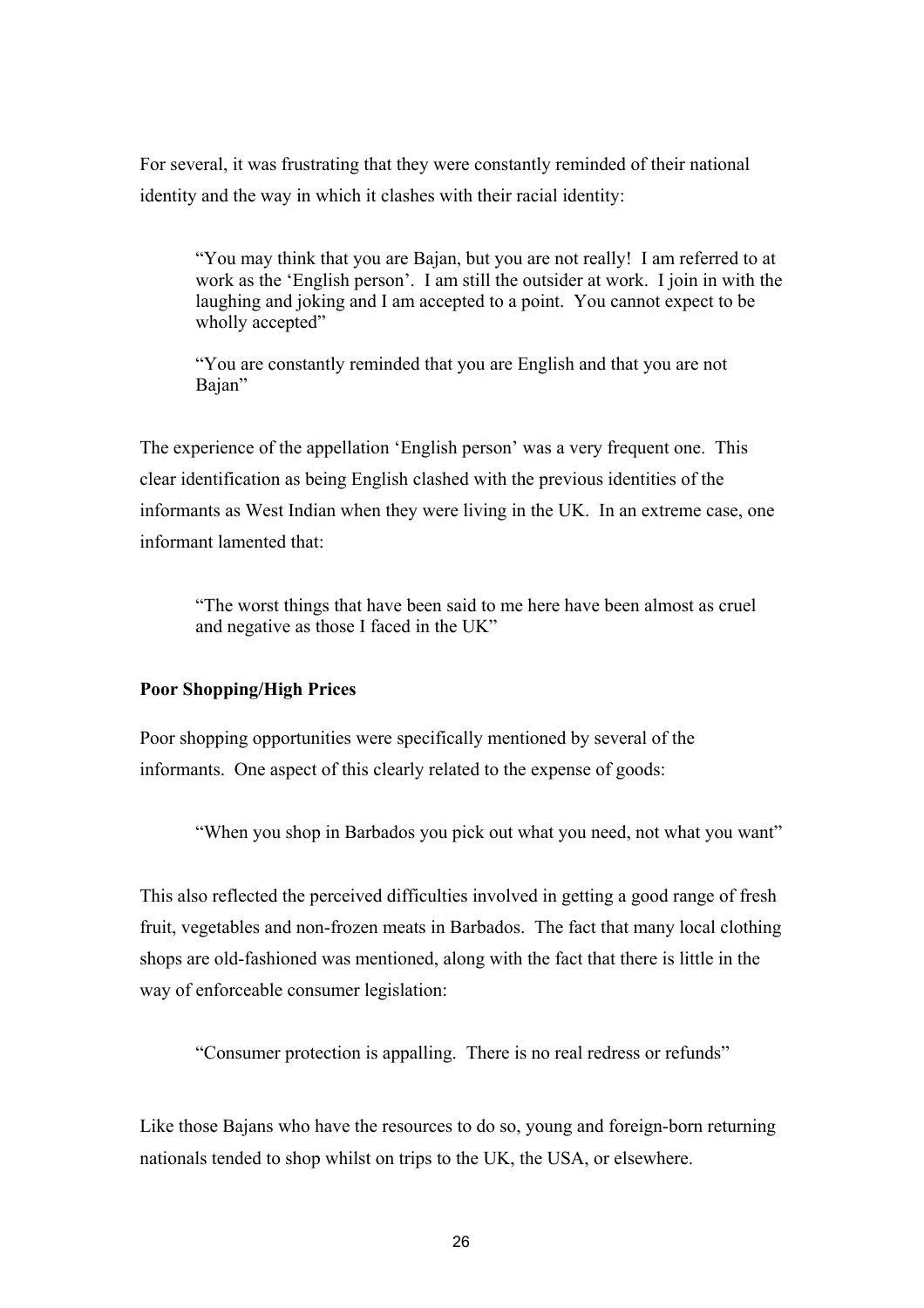#### **"Culture Shock"**

Several informants specifically invoked the idea of a 'culture shock' to explain their experience of living as foreign-born and young returning nationals in Barbados, stressing that it is "a different culture" in a wide variety of ways:

"The cultural differences are so wide…it's a real culture shock"

"It is a culture shock, the differences, but you have got to work at it; don't let people bother you"

Several respondents alluded to differences in the general work ethic between themselves as English-born migrants and indigenous members of the workforce. Typical comments were that they were used to seeing jobs through to completion without supervision and would report back on progress as a matter of established practice, neither of which it was claimed inevitably happen in the workplace in Barbados. The principal argument was that English- and Amercian-born Barbadians do things faster at work than their indigenous counterparts. One informant bemoaned that because she did her work quickly, she was persistently allocated more work than her colleagues.

#### **The Americanisation of Society**

An important part of the culture shock experienced by the young returning nationals appeared to relate to the perception that Barbadian society has become highly Americanised. For long referred to as "Little England", as a consequence of its singular British colonial history, it seemed that the trend toward Americanisation came as something of a surprise to many of those who had been brought up by parents whose primary recollections of Barbados emanated from several decades ago. Typical comments included:

"But Barbados is becoming Americanised"

"Barbados is now so Americanised"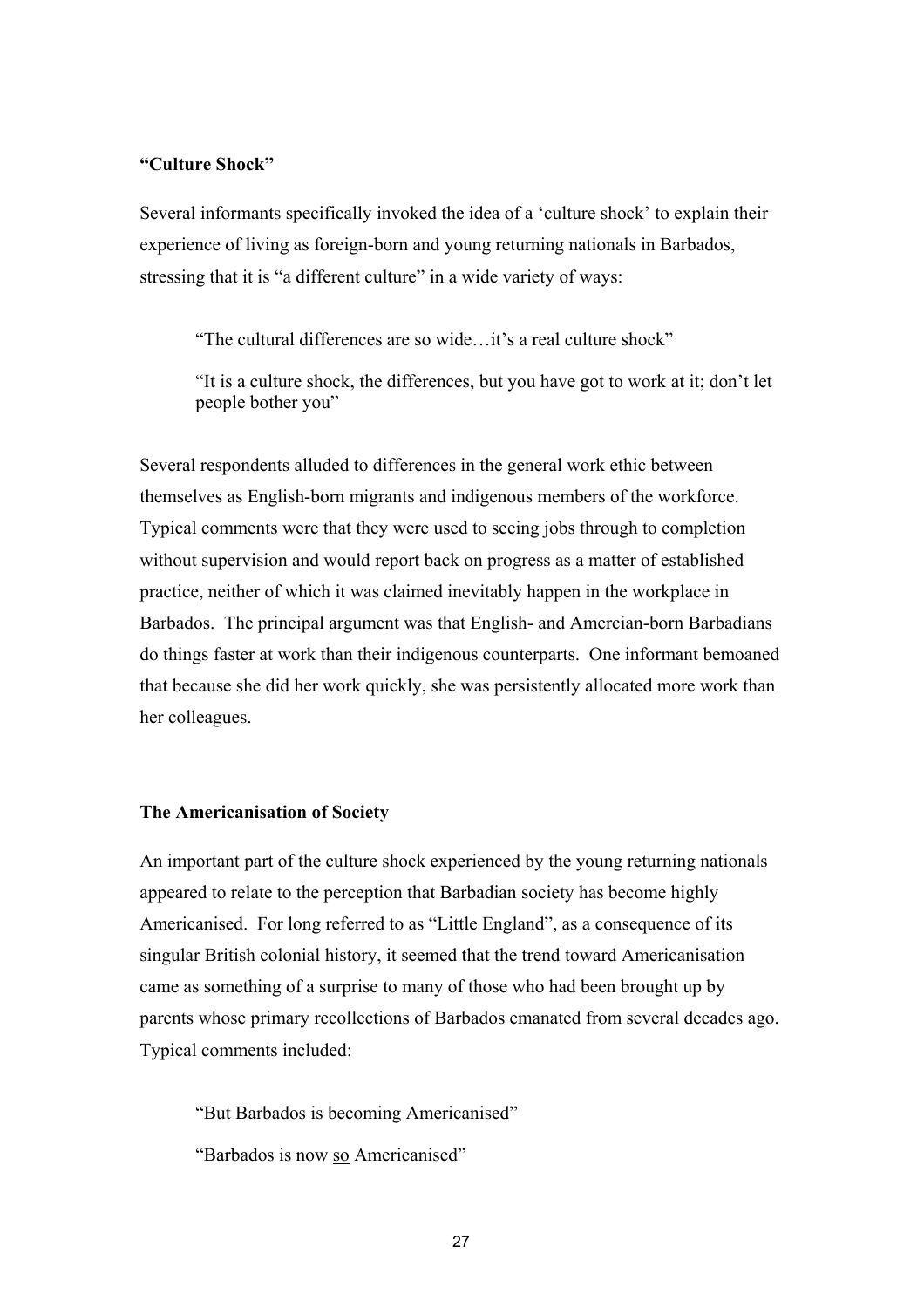"Barbados is Americanized"

Some informants added the rider that this trend was particularly true of the younger generation, at the same time drawing specific attention to what they perceived as the existence of marked inter-generational contrasts:

"Younger people are very pro-USA"

"Bajans adore Americans. The younger generation have adopted the American way of life. The older people find this uncomfortable"

One interviewee took matters further, implicitly arguing that the age-old sobriquet "Little England" is now wholly inappropriate, and thereby directly suggesting the operation of strong 'post-colonial' forces:

"This is Little America, desperate to free itself from its colonial past. Barbadians would change every name to an American one if they could! They really want to forget the past"

It is tempting to suggest that the rejection of English accents and the propensity to regard British returnees as 'mad' (explored in the next section), must both be seen as socio-cultural correlates of the exposure of the present generation of Bajans to strong forces of Americanisation. This simple working hypothesis is given graphical expression in Figure 2. On the one hand there is the rejection of colonialism and post-colonial forces; on the other, there are forces of Americanization and globalisation associated with the post-modern condition. It would indeed be surprising if young West Indians were not influenced by the globally hegemonic forces of music, fashions, videos, films, CDs, and sports emanating from the USA, linked to American accents, speech and modes of dress.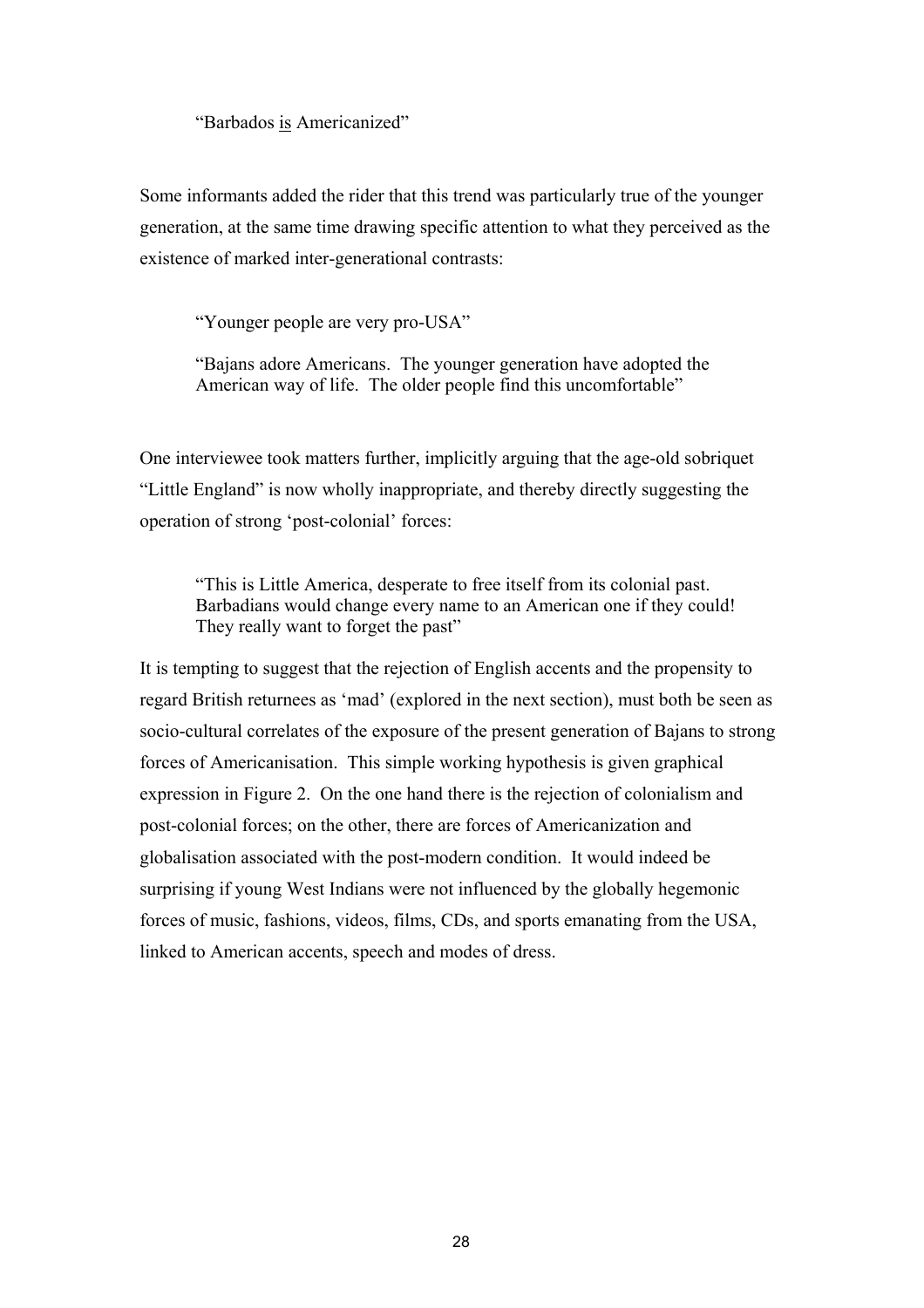

**Figure 2 Some tentative aspects of Americanisation and the rejection of colonization** 

#### **English People being regarded as 'Mad' and Issues of English Identity**

A further salient issue complicated the fact that a primarily English identity was being ascribed to the returnees. Several of the respondents reported that English returning nationals are openly referred to as being 'mad':

"They think that the English are mad"

"Bajans say that the English are mad"

"The attitude to returnees from England is far from positive. Returning nationals from England are regarded as mad. Old English attitudes are seen as arrogant"

The last comment raises an important issue that most foreign-born and young returnees seemed to find it hard to explain. Is this frequently cited view of English returnee madness also part of the post-colonial turn, that is a further way of discounting the perceived arrogance of the British-dominated past? Or does this derogatory labeling reflect the stress hypothesis of migration – namely, that migration is a testing experience and is associated with higher rates of stress-related mental illness? Notably, Mallett (*pers. comm*.) argues that a substantial number of Caribbean migrants to the UK who developed mental illnesses went back to the Caribbean, thereby giving credence to the association of mental ill-health with return in the eyes of Caribbean denizens themselves. Certainly in general conversations that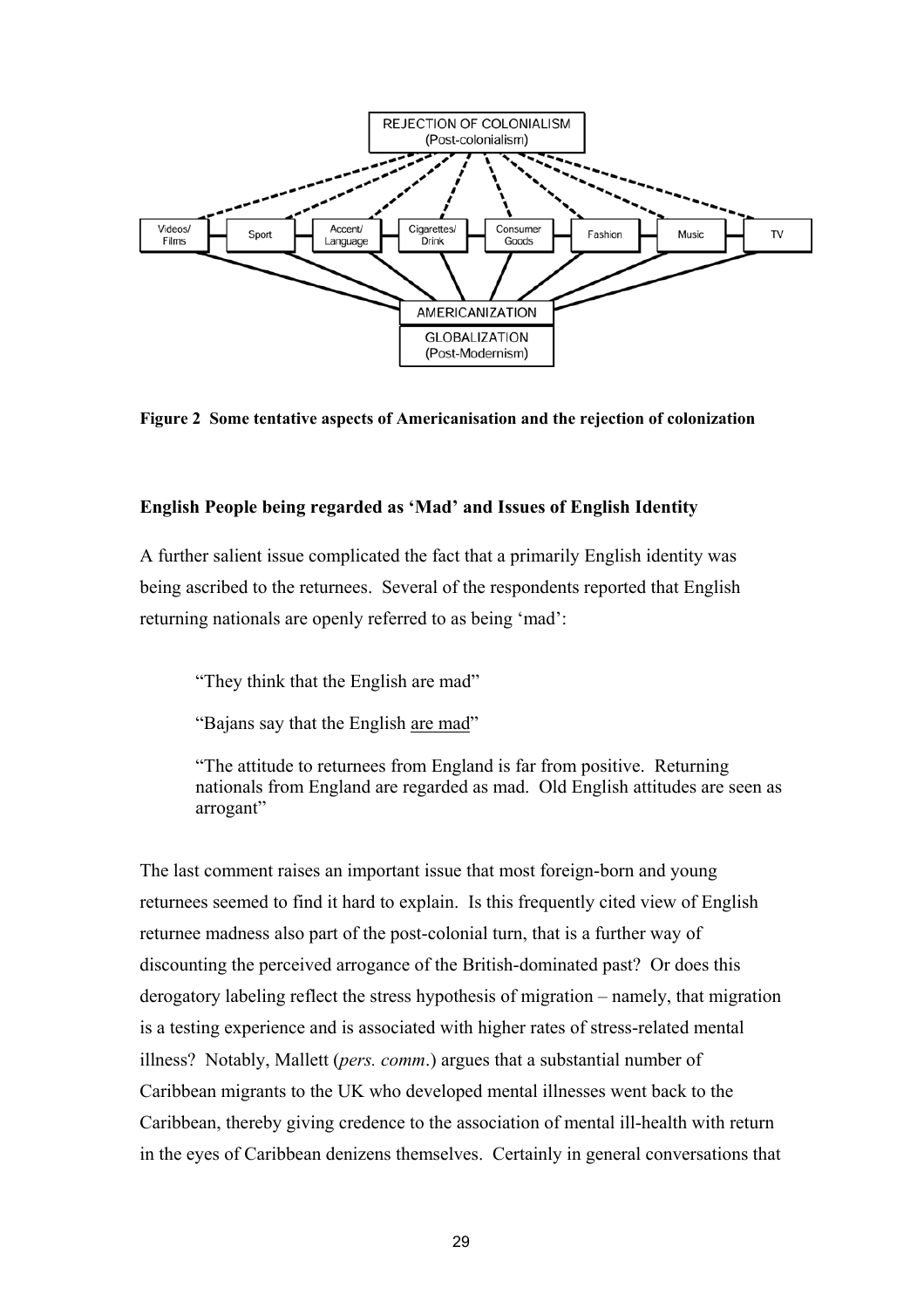the author has had with Bajans, the saying "English people have snow (or rain) on their brains" has been used quite frequently.

Given such views regarding reactions to English accents, and the claim that English returnees are 'mad', plus the trend toward the Americanization of Bajan society, several informants seemed to be mounting strategies of resistance. Specifically, several argued forcefully that the path to successful adjustment was through the retention and fostering of an English identity:

- "I like my English identity: a Bajan at heart and through heritage"
- "I need to keep my English identity"
- "I am English!"

For several informants, such was the force of this counter identity that they stressed the irony that while they had generally felt Bajan or West Indian in the UK, now that they live in the Caribbean, they feel more English than they had ever done previously in their lives.

#### **Issues of Race and Class**

Further fundamental issues relating to racial and national identity were addressed by several of the returnees. Before addressing these issues, several important facts must be borne in mind concerning race in Barbados. First, as already noted, Barbados was from first European settlement a British colony, and unlike many other islands did not come under the control of any other European colonial power. Further, it had a low level of miscegenation during the colonial period. Although Barbados has a higher proportion of whites than most other Caribbean societies, standing at some 4 per cent, many have commented on the operation through time of an effective colour bar, with the longstanding existence of black and white cricket clubs and other organisations. Thus, influential white Barbadian families run all the renowned "Big Six" companies that control much of the Barbadian economy. Finally, in common with the rest of the post-colonial Caribbean, the strong and continued operation of a colour-class system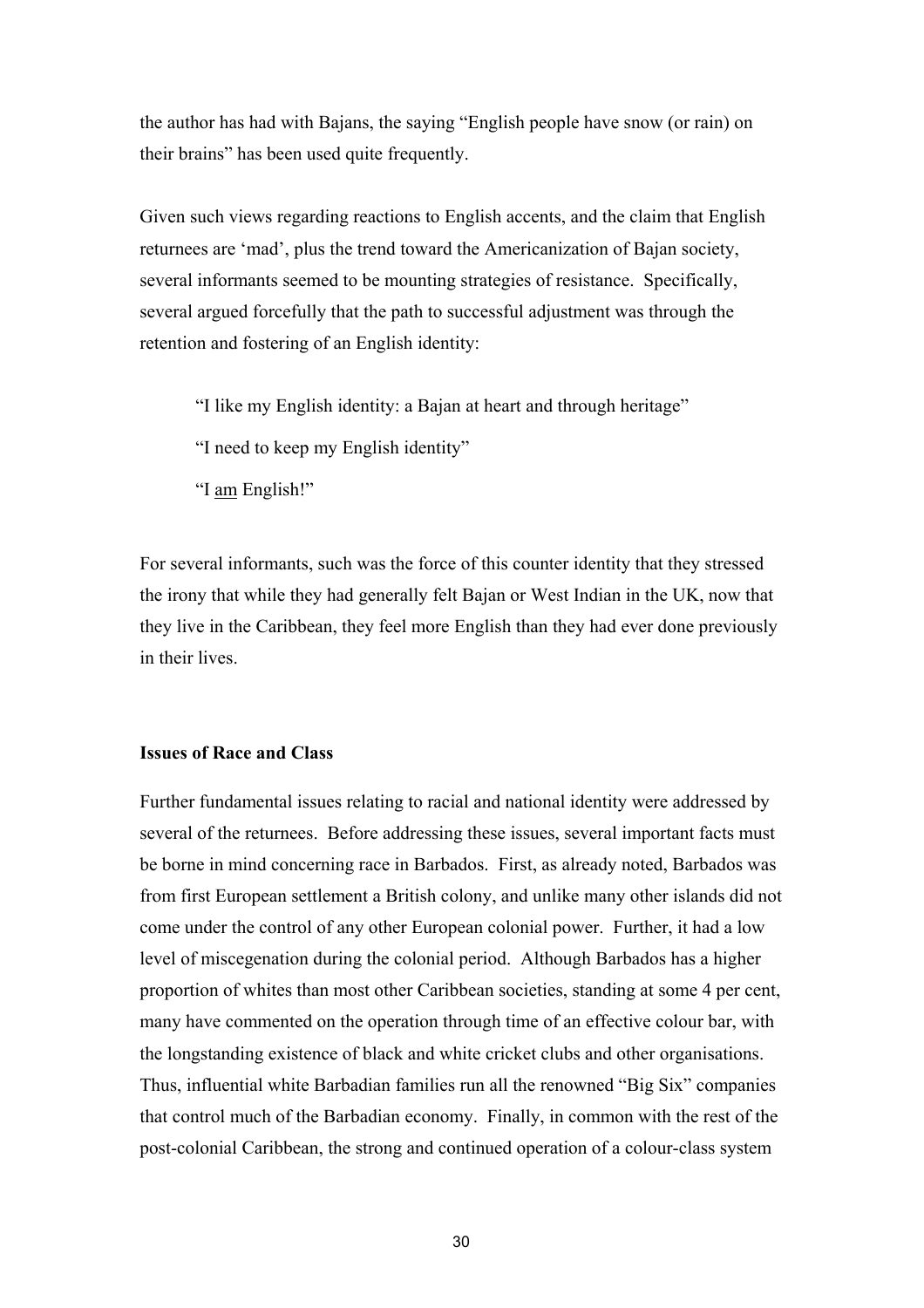is openly acknowledged, where skin shade is strongly linked to occupation and inferred social standing.

It seemed clear that the operation of these facets of racial distinction in Barbados had come as something of a shock to several of the young returnees. For example, one interviewee commented that:

"The unity of black people in the UK is lost when you come here. For example, at lunchtime at work, there is a white-black split. It is just accepted. Barbados is the most racist society I have ever lived in"

The argument that the unity of black people experienced in the UK regardless of country of origin is dissipated in Barbados was encountered several times. Similarly, another respondent reacted strongly to the operation of the colour-class system:

"Racism is horrendous in Barbados. Not black and white, but among themselves, by shades of colour. I am very saddened by this. I can't understand it"

Whilst it is possible to enter into long debates as to whether the recognition of colour gradations represents a form of labeling or *de facto* racism, it is clear that the existence and operation of the colour-class system, and the economic hegemony of the white minority of Barbadians came as a real surprise to several of the foreignborn and young returning nationals:

"Racism here is a major issue. I was not really aware of this before I came here permanently"

"…a lack of respect for each other. I have developed a see and not see attitude"

Reflecting matters of class and race, several of the informants stressed that they considered Barbados as a very class-based society, and that this served to explain some of their wider socio-cultural experiences:

"It is a very class-based society. If you are seen as a gap-tenantry [lowincome housing area] person, then you will be treated as such"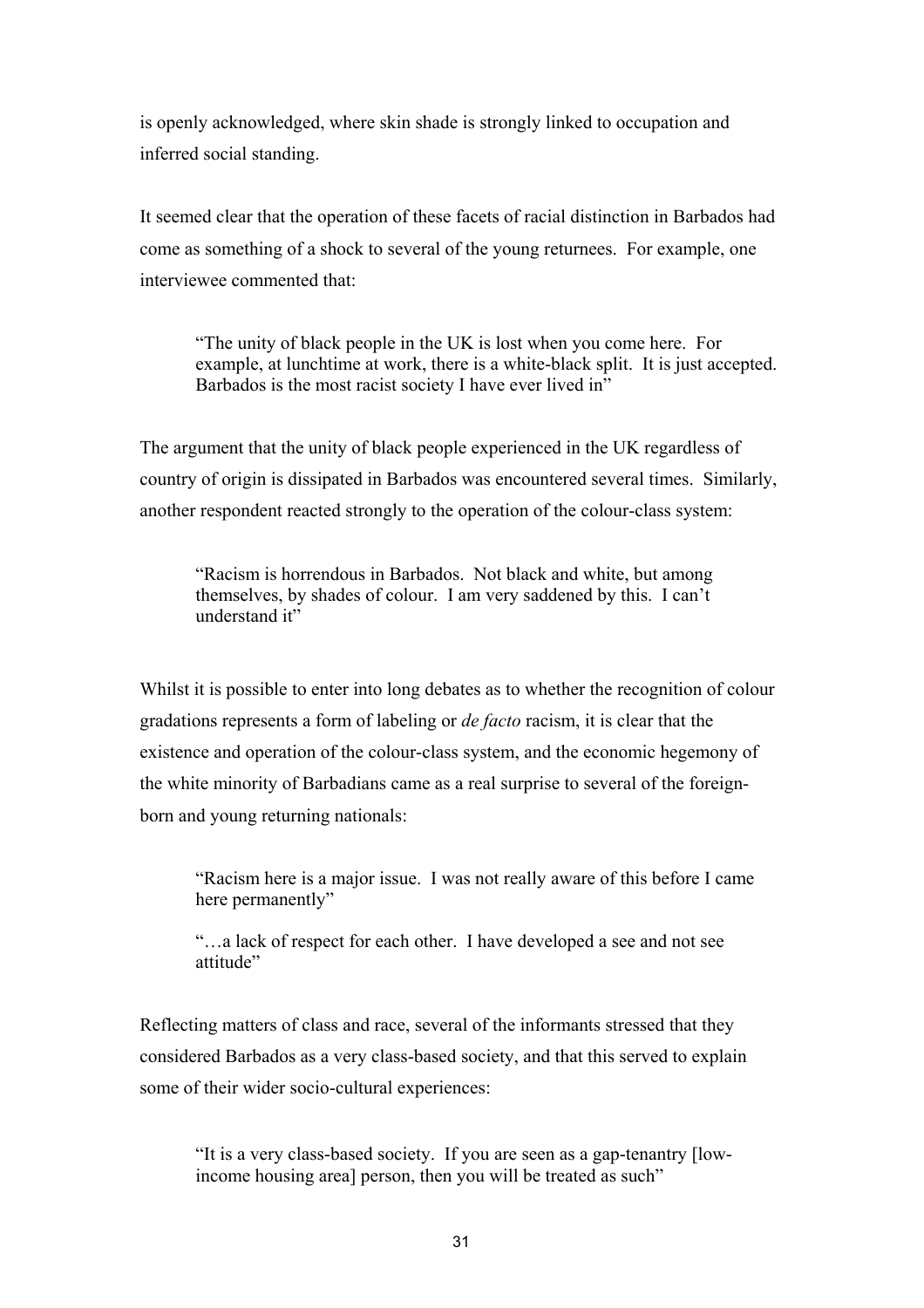Another informant clearly sought to link this to the generally centre-right political tendency of contemporary Barbadian society, in a manner that apparently linked this to the problems experienced in making Bajan friends:

"This is a money-society. People are very materialistic and concerned with external appearances. Generally, people do not invite you into their homes. People want a good car and a big house that looks good from the outside"

#### **Feelings of Resentment**

Several informants said that they felt the same type of negative reactions as those experienced by their older counterparts, the retiree returning nationals. These generalized feelings of resentment did not appear to be related to the fact the returnees can bring household items and vehicles into the country without paying duties (Ministry of Foreign Affairs, 1996). The general sentiment appeared to be expressed by one respondent when she observed how:

"Some people feel that you have had it easy in the UK, with the dole and housing. You have to try hard. People are not going to make it easy for you. They have even said this to me"

#### **Macho Bosses**

Another issue that was expressed in gender-specific terms was what informants described as the "macho-style behaviour" of male bosses in Barbados. For example, female employees observed that:

"Bosses here think they can get away with murder. They treat staff bad, they curse and carry on at them. They couldn't work like this anywhere else"

"Macho-bosses exist here, and complaints procedures rarely exist. Managers just turn a blind eye"

"My first job was male dominated and the men felt that they could say whatever they liked to me"

Several foreign-born returning nationals asserted that some bosses act in inappropriate ways in the workplace and that indigenous female employees do not feel that they can complain in any way about this. One of the returnees said that she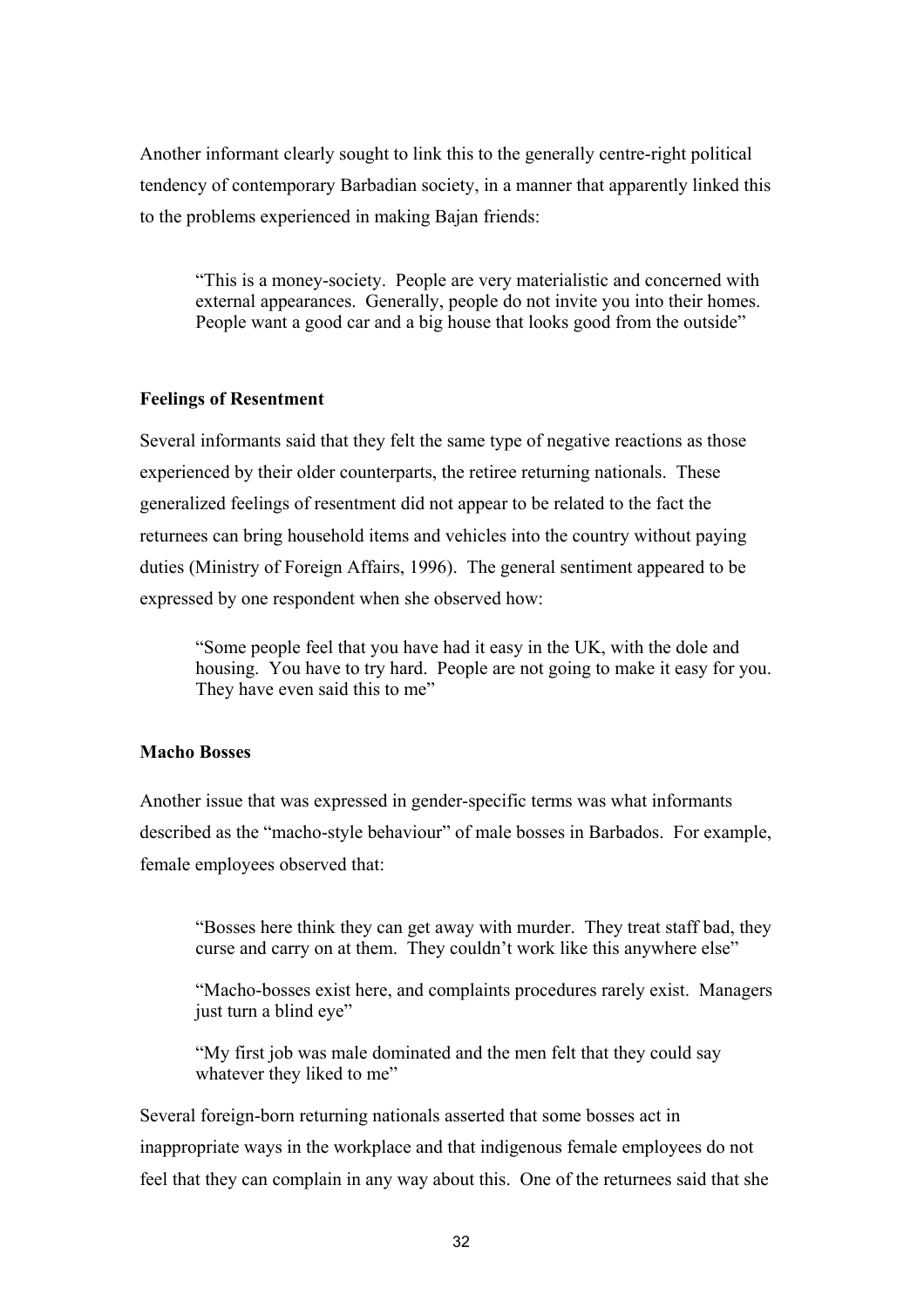had specifically told her boss that she would report him, and that as a result, he had stopped on her third and final warning. Another female informant related how her male boss had told her how as a young woman she should wear particular items of personal clothing. But on the other hand, the same interviewee said that she felt safer in general in Barbados. She reported that it was when she was in the UK that she felt more worried about the risks of sexual assault.

#### **Having to accept things as they are**

Almost inevitably, the foreign-born and young returning migrants noted that they were expected to change to Bajan ways of doing things, rather than trying to change the way things are done locally. Typical was the comment that:

"You have to accept things as they are. You mustn't try to change things"

In the workplace, several informants made it clear that allusions as to how things are done in the UK or North America are a no-go area, and that more subtle strategies involving demonstration effects have to be employed:

"Don't say this is how things are done in the UK!"

One informant cogently summarised the pragmatic reality of the situation:

"You can't expect people to adjust to you. You have to adjust to the new situation"

However, a further respondent complained that non-Bajan born migrants were expected to adjust to, and assimilate, Bajan ways almost instantaneously:

"On the other hand, you are expected to change immediately to the Bajan way of doing things"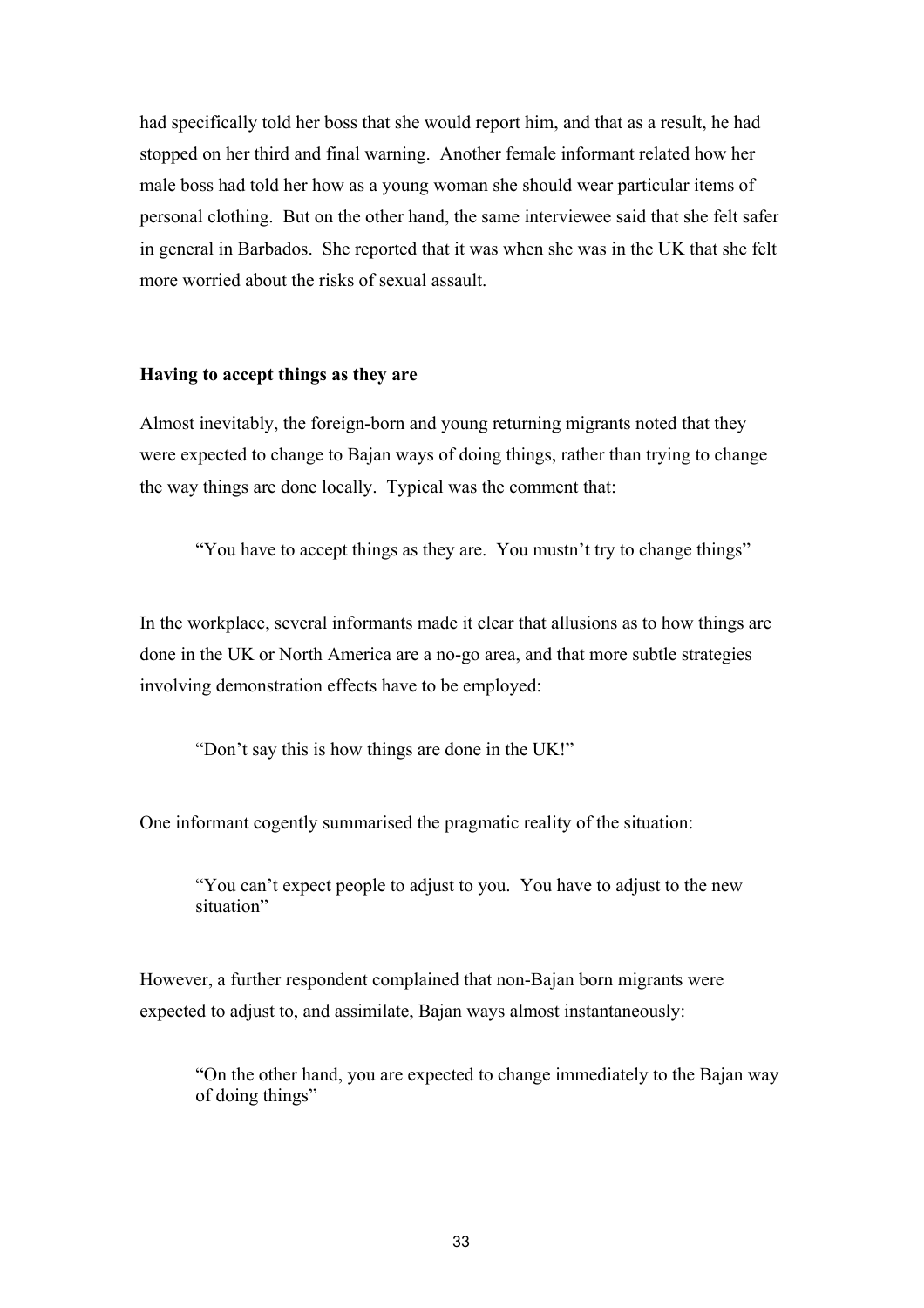The early literature on older returning nationals tended to ask whether returnees could be seen as repositories of new ways of doing things within relatively conservative societies (Gmelch, 1980). It would appear that even for these young returnees, the degree to which they can contribute to the development of more flexible and adaptable societies is limited, at least in the short-term.

#### **Discussion and Conclusions**

A graphical summary of the findings of the research concerning foreign-born and young returning nationals is provided in Figure 3. The study has shown that the majority of foreign-born and young returning nationals to Barbados are females. Many of them have specific skills and training and occupy professional jobs. They are relatively young, with an average age in their early 30s, and they are relatively gifted, in this sense effectively representing a 'reverse brain drain' that is bringing talented people 'back' to the Caribbean (Figure 3). In this sense, in time, the young returnees have the potential to contribute to the evolving skills bank of a country that prides itself on being one of the worlds most developed 'Third World' countries.

As such, if the adjustments that they feel that they have to make are not too great for them, young returnees might well prove to be potent forces toward transnationalism in the post-colonial evolution of Bajan society. The Barbadian state and the Barbadian Prime Minister Owen Arthur have strongly invoked the concept of 'social capital' in the successful post-war development of Barbados (McAslan, 2000). The injection of fresh talent and experience from overseas in the form of young returning nationals would seem to be a real resource in such a context. It is also salient that as the older generation of returning nationals come to the end of their lives, this group of young migrants will represent one of the strongest potential links between the UK and the Caribbean, a fact of which the High Commissions seem to be increasingly aware.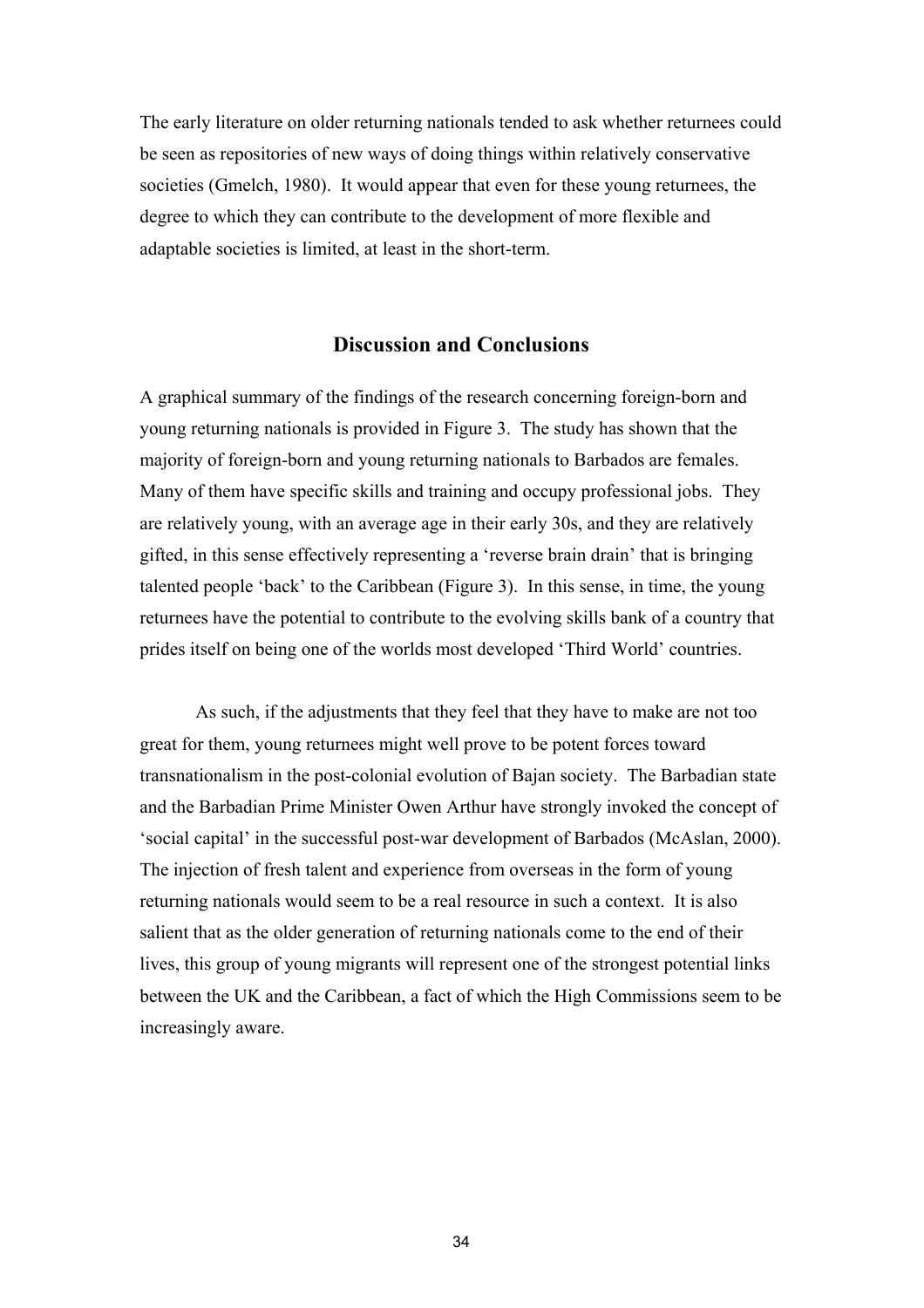

# **Figure 3 A graphical summary of the main findings concerning foreign-born and young returning nationals to Barbados**

Another finding is that surprisingly few of the returnees cited strong 'push' factors as promoting their migration, other than the inference that young black males were labeled and tended to do relatively poorly in school. Issues of institutionalized racism were not generally seen as causal. Rather, racism was seen as something that could occur anywhere, anytime, and which had to be faced. The positive pull factors of migration were much more effective; these included Barbados being the family home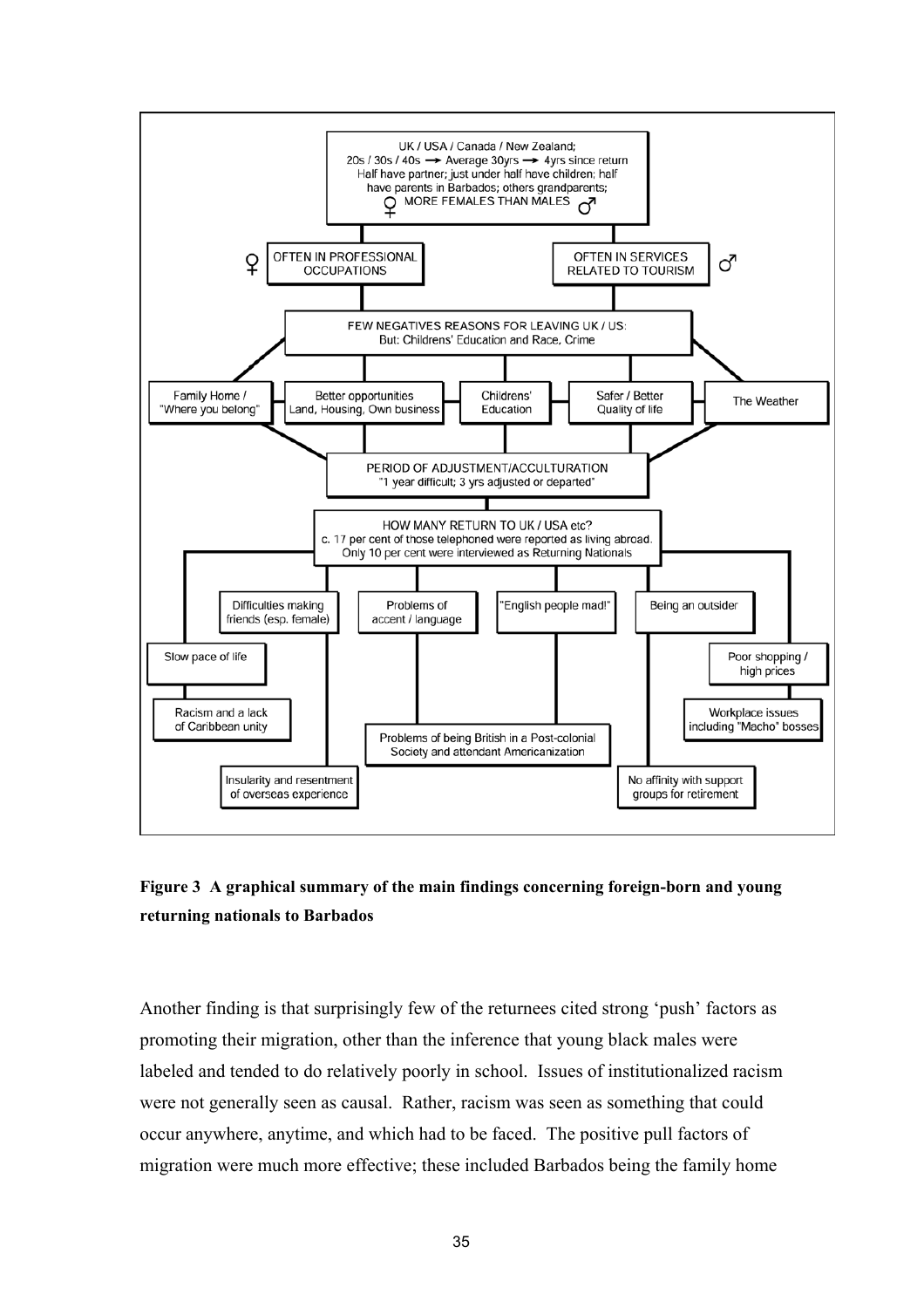("where you belong"), better potential opportunities in the fields of business, land and housing, better education for children, the weather and a better overall quality of life (see the summary provided by Figure 3).

Against this, however, it was evident from the analysis that the young returnees face a number of major adjustments (Figure 3). Key here was the feeling of being an outsider, and this seemed to be pronounced for those with English accents and identities. Whilst reactions to the issue must depend substantially on factors such as personality and family situation, some of the informants clearly found this very difficult to accept, and basically, derogatory. That English returnees as a whole are seen as 'mad', combined with strong perceptions of the Americanisation of society, meant that issues of national and racial identity loomed large for the foreign-born and young returnees. In particular, any problems associated with their identity as West Indian and black in the UK, seemed to have been replaced with equally pressing issues concerning their Englishness in the Caribbean. At least three of the respondents seemed to be adopting a strategy of emphasising their Englishness as a counter-identity to the majority. Perhaps as a linked issue, several of the respondents stressed that issues of race and racism had taken them completely by surprise in the Caribbean, and how they bemoaned the loss of the unity of black people they had felt in the UK. The single biggest problem, discussed time and time again, was the near impossibility of females making female friends in Barbados. This was directly attributed to both economic and sexual competition.

Despite the many areas of adjustment that they felt they faced, none of the informants stated that they were actively considering re-returning to the UK or USA at the time of the interviews. Several reported that they had retained property in the country of their birth and strongly advised other returnees to do the same. It is difficult not to conclude that the fact that their parents had returned to Barbados was crucial in promoting the 'return' of many in this younger cohort. Notably, 14 of the 25 returnees had a least one parent living in Barbados. An important, although as yet unexplored aspect of this cohort of returning migrants is the number that re-return to the land of their birth. Of some 136 young returnees the author tried to contact during this research, 73 per cent were not contactable (no longer at the address, line no longer attainable, number out of service, repeated no answer etc), and 17 per cent

36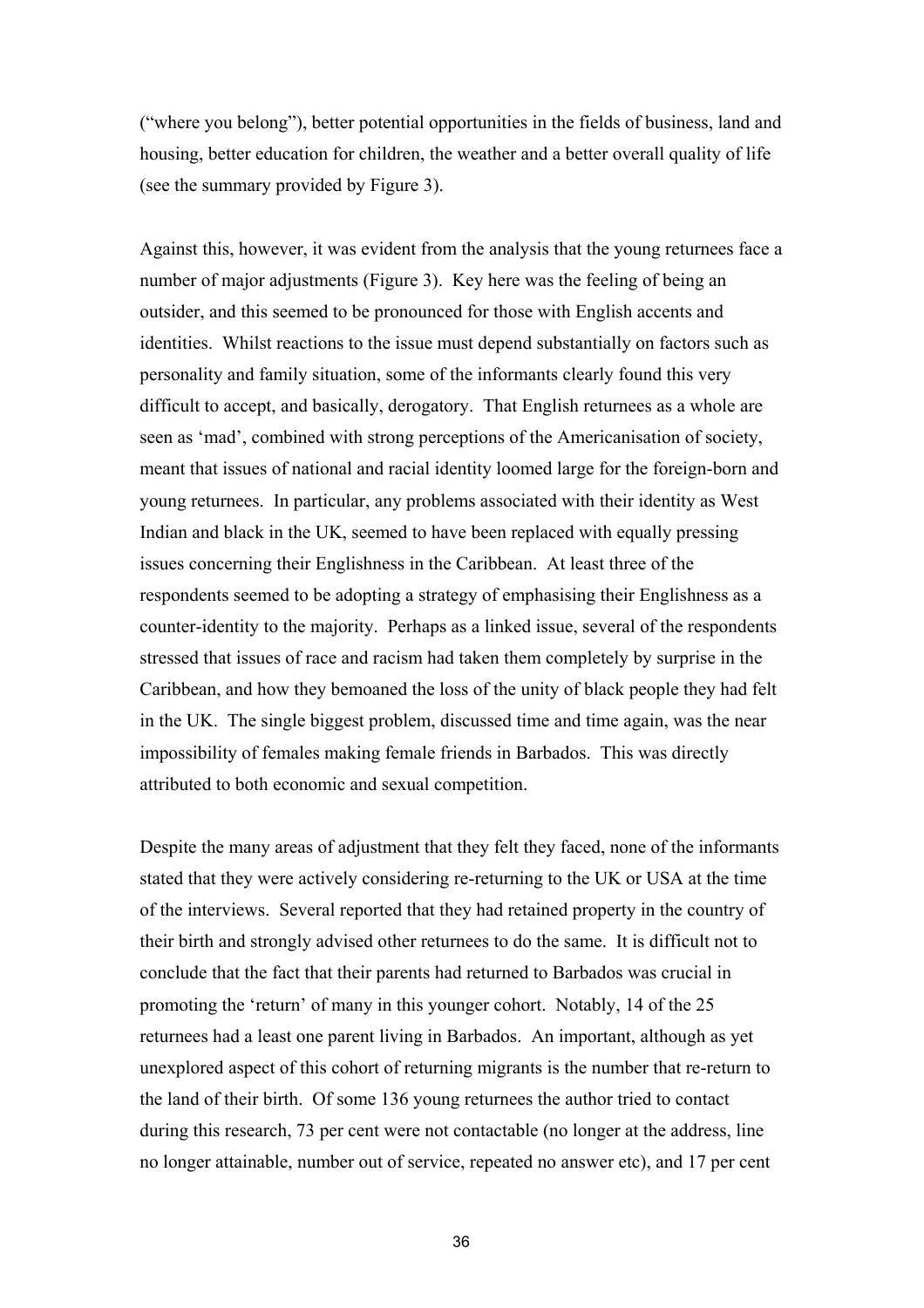were described as living abroad by relatives (see Figure 3). Several informants stated that the first year after return is extremely difficult, and that they had been ready to re-return on many occasions. Others noted that they knew returnees who had rereturned. This needs further investigation in areas of origin in the UK and USA. Some interviewees argued that three years was a critical juncture, after which crucial adjustments had been made, or migrants had re-returned. Other informants made reference to a critical period that they effectively described as a 'seven year itch'. Nobody knows just how many "shuttle migrants" (Gmelch, 1980) there are moving back and forth and not feeling settled in either country.

These and other issues raised by the first project are the focus of continued research that is currently investigating the attitudes and social dynamics of foreign-born and young returning nationals to the eastern Caribbean. The project is funded by the Leverhulme Trust, and will extend over a two and a half year period, having commenced in January 2002 (see Potter and Phillips, 2002). In particular, it is anticipated that the present paper, plus the programme of continuing research will help in correcting what Gmelch (1980) bemoaned as the almost totally descriptive basis of research and writing on return migration.

*Acknowledgements*.- The field work carried out from 1999 to 2000 in Barbados and St Lucia was funded by the British Academy (APN 29771). Current ongoing investigations into the social dynamics and attitudes of foreign-born and young returning nationals are being funded by The Leverhulme Trust (Grant number F00239M). The support of these two bodies is gratefully acknowledged. The assistance of the Facilitation Unit for Returning Nationals (FURN) of the Ministry of Foreign Affairs in Barbados is also gratefully acknowledged, especially in relation to the work carried out from 1999-2000.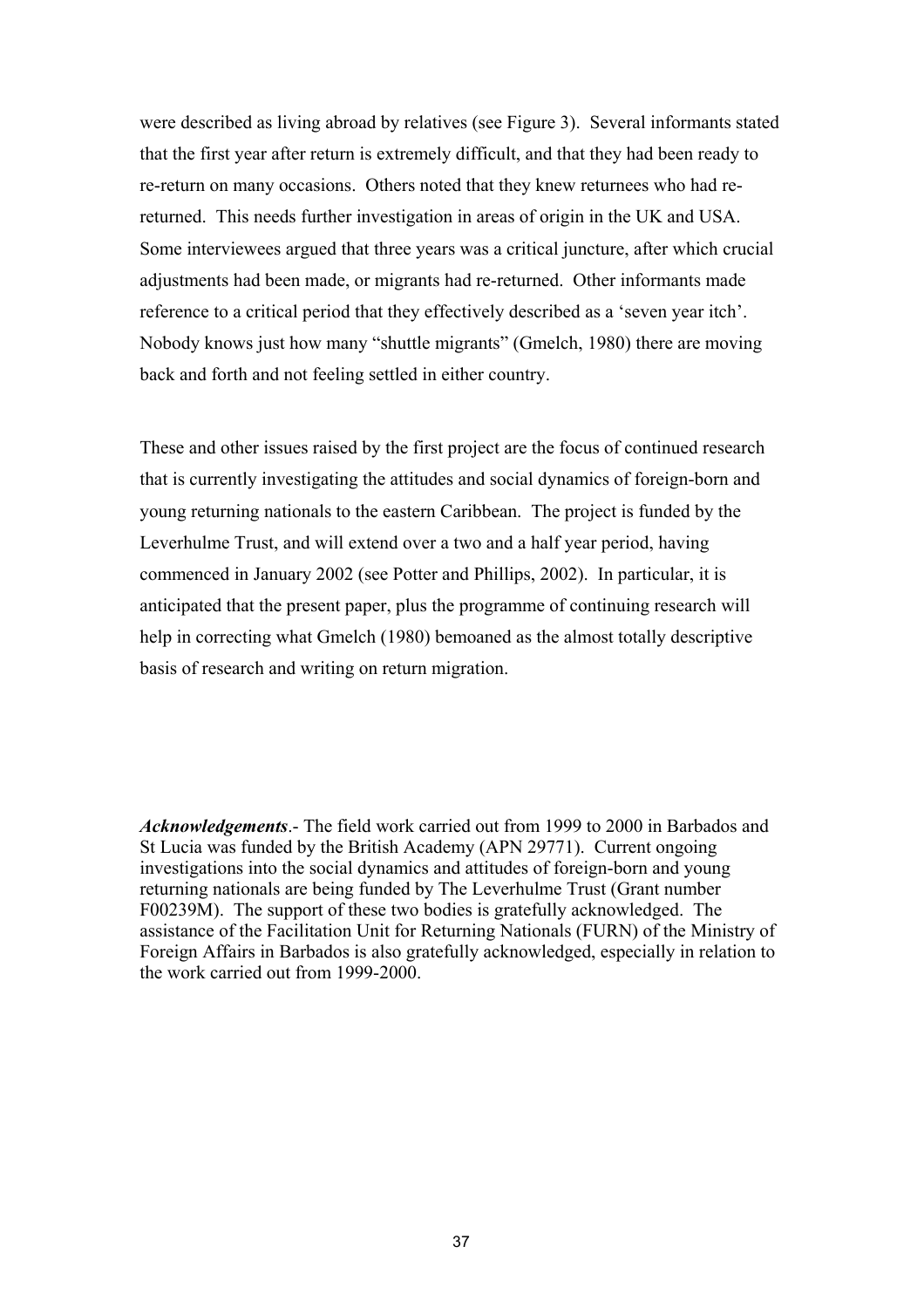#### **REFERENCES**

Anwar M (1979) *The Myth of Return: Pakistanis in Britain*, London: Heinneman

Bovenkerk F (1981) 'Why returnees generally do not turn out to be 'agents of change': the case of Suriname', *Nieuwe West Indische Gids*, 55, 154-173

Brana-Shute R and Brana-Shute G (1982) 'The magnitude and impact of remittances In the eastern Caribbean: a research note', in Stinner W F, de Albuquerque K and Bryce-Laporte (eds) *Return Migration and Remittances: Developing a Caribbean Perspective*', Washington DC: The Smithsonian Institute, Research Institute on Immigration and Ethnic Studies, Occasional Paper no 3, p267-289

Brooks D (1975) *Race and Labour in London Transport*, Oxford: Oxford University Press

Brierley J (1985) 'A review of development strategies and programmes of the Peoples'

Revolutionary Government of Grenada, 1979-1983', *Geographical Journal*, 151, 40-52

- Byron M (1994) *Post-War Caribbean Migration to Britain: The Unfinished Cycle*, Aldershot, Brookfield, Hong Kong, Singapore, Sydney: Avebury
- Byron M (2000) 'Return migration to the eastern Caribbean: comparative experience and policy implications', *Social and Economic Studies*, 49, 155-188
- Byron M and Condon S (1996) 'A comparative study of Caribbean return migrants from Britain and France: towards a context-dependent explanation, *Transactions of the Institute of British Geographers*, New Series, 21, 91-104
- Clayton A and Potter R B (1996) 'Industrial development and foreign direct investment in Barbados', *Geography*, 81, 176-180
- Conway D (1985) 'Remittance impacts on development in the eastern Caribbean' *Bulletin of Eastern Caribbean Affairs*, 11, 31-40
- Conway D (1993) 'Rethinking the consequences of remittances for eastern Caribbean development', *Caribbean Geography*, 4, 116-130
- Conway D (1994) 'The complexity of Caribbean migration', *Caribbean Affairs*, 7, 96-119

Conway D (1998) 'Why migration is important for Caribbean development', *Paper presented at the 94th Annual Meeting of the Association of American Geographers*, Boston MA

- Dann G and Potter R B (1997) 'Tourism in Barbados: rejuvenation or decline?' in Lockhart D and Drakakis-Smith D (eds) *Island Tourism: Problems and Perspectives*, London: Mansell
- Dann G and Potter R B (2001) 'Supplanting the planters: new plantations for old in Barbados', *International Journal of Tourism and Hospitality Research* (in press)
- De Souza R-M (1998) 'The spell of the Cascadura: West Indian return migration', in: Klak T (ed) *Globalisation and Neoliberalism: the Caribbean Context*, London: Rowman and Littlefield, p 227-253
- FURN (Facilitation Unit for Returning Nationals) Ministry of Foreign Affairs (ca 1997) *First Annual Report of the Facilitation Unit for Returning Nationals (FURN)*, Government Printing Department

Gmelch G (1980) 'Return migration', *Annual Review of Anthropology*, 9, 135-140

Gmelch G (1985a) 'Emigrants who come back, Part I', *Bajan*, April 1985, 8-9

Gmelch G (1985b) 'Emigrants who return, Part II', *Bajan*, May-June 1985, 4-5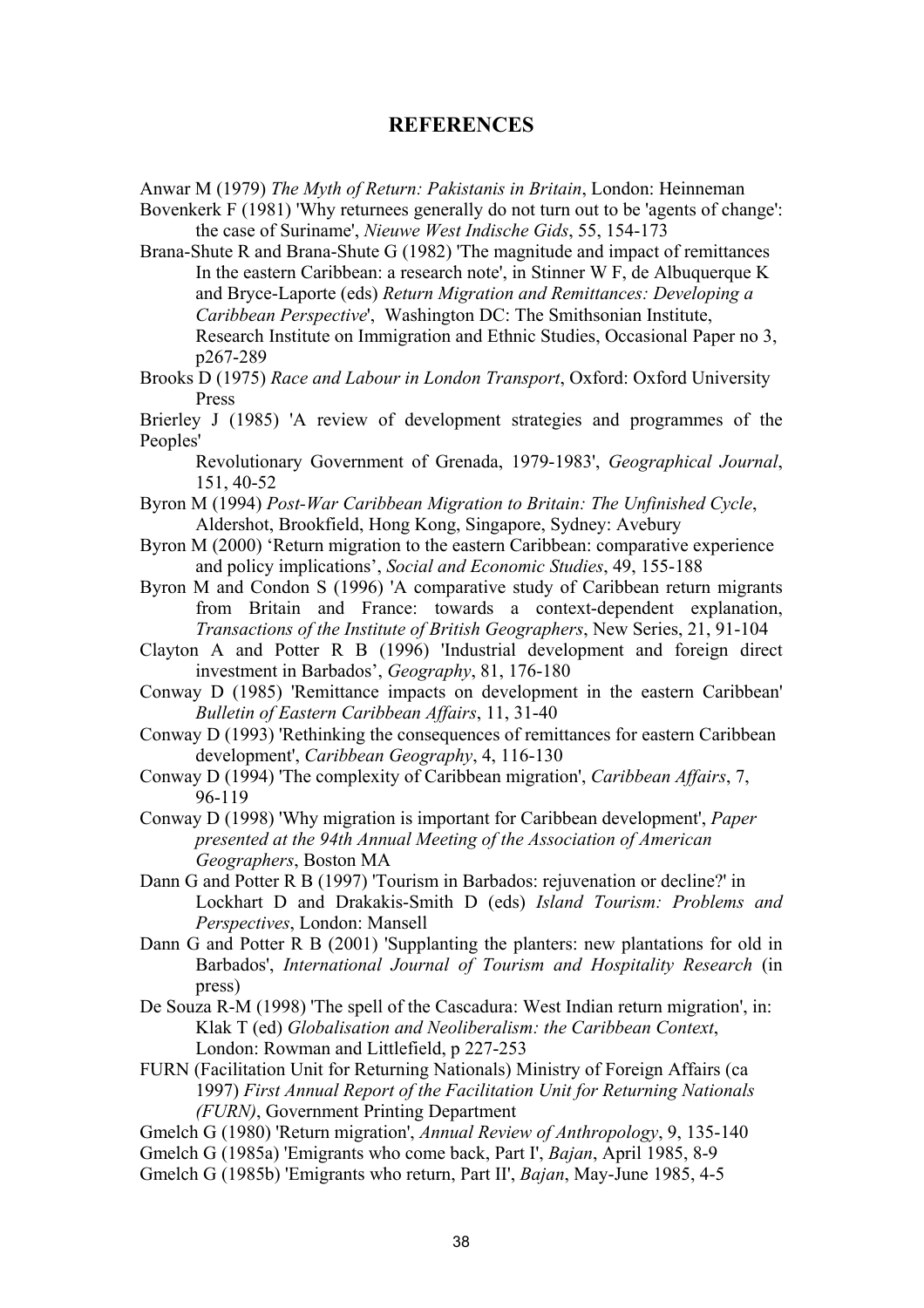Gmelch G (1985c) 'The impact of return migration, Part III', *Bajan*, July-August, 4-6

- Gmelch G (1987) 'Work, innovation and investment: the impact of return migrants in Barbados', *Human Organisation*, 46, 131-140
- Gmelch G (1992) *Double Passage: the Lives of Caribbean Migrants and Back Home*, Ann Arbor: University of Michigan Press
- King R (1986) (ed) *Return Migration and Economic Development*, Bechenham: Croom Helm
- Lowenthal D (1972) *West Indian Societies*, Oxford: Oxford University Press
- Lowenthal D and Clarke C (1982) 'Caribbean small island sovereignty: chimera or convention?', in Fanger O (ed) *Problems of Caribbean Development*, Munich: W F Verlag
- Marshall D (1982) 'The history of Caribbean migrations', *Caribbean Review*, 11, 6-9
- McAslan E (2001) *Poverty reduction and social capital in Barbados*, Unpublished PhD thesis, Royal Holloway, University of London
- Ministry of Foreign Affairs of Barbados (1996) Returning Nationals Information Booklet, *Nation Publishing Co Ltd for the Ministry of Foreign Affairs of Barbados*
- Newton V (1984) *The Silver Men: West Indian Labour Migration to Panama 1850- 1914,* Mona, Jamaica: Institute of Social and Economic Research
- Nutter R (1986) 'Implications of return migration for economic development in Jamaica' in: King R (ed) *Return Migration and Economic Development*, Beckenham: Croom Helm
- Peach C (1967) 'West Indians as a replacement population in England and Wales', *Social and Economic Studies*, 16, 289-294
- Peach C (1968) '*West Indian Migration to Britain: A Social Geography*, Oxford University Press for the Institute of Race Relations
- Peach C (1984) 'The force of West Indian island identity in Britain', ch 9 in: Clarke, C Lay D and Peach C (eds) *Geography and Ethnic Pluralism*, London: George Allen and Unwin, 214-230
- Portes A (1999) 'Conclusion: towards a new world the origins and effects of transnational activities', *Ethnic and Racial Studies*, 22, 463-477
- Portes, A, Guarnizo, L and Landolt P (1999) 'The study of transnationalism: pitfalls and promise of an emergent research field', *Ethnic and Racial Studies*, 217-237
- Potter R B (1986) 'Spatial inequalities in Barbados, West Indies, *Transactions of the Institute of British Geographers*, New Series, 11, 183-198
- Potter R B (1993) 'Urbanisation in the Caribbean and trends of global convergence divergence', *Geographical Journal,* 159, 1-21
- Potter R B (1996) 'Social conditions in Barbados: aggregate analysis of the 1991 Census at the parish level', *Social and Economic Studies*, 45, 157-186
- Potter R B (2000a) *The Urban Caribbean in an Era of Global Change*, Aldershot, Brookfield, Singapore and Sydney: Ashgate
- Potter R B (2000b) '*Tales of Two Societies: A pilot study of foreign-born returning nationals to Barbados and St Lucia*, Final report to the British Academy on Grant APN 29771
- Potter R B and Phillips, J (2002) 'The social dynamics of young and foreign-born returning nationals to the Caribbean: outline of a research project', Centre for Developing Areas Research Paper 37, 30 pp
- Potter R B Lloyd M and Jacyno J (2003) *A Social Atlas of Barbados*, Kingston, Jamaica: Arawak Press
- Potter R B and Dann G (1987): *Barbados: World Bibliographical Series*, Oxford: